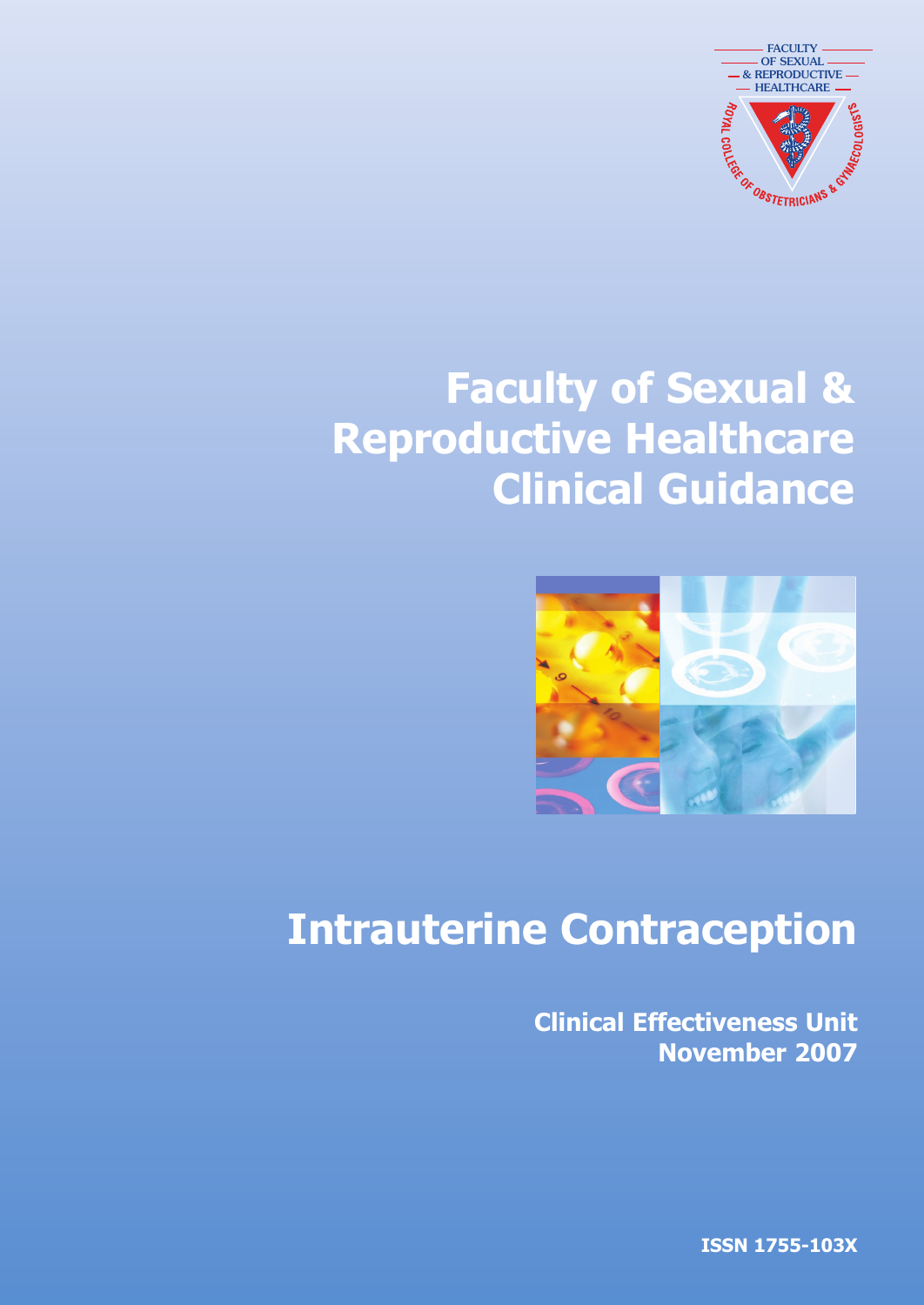Published by the Faculty of Sexual and Reproductive Healthcare Registered in England No. 2804213 and Registered Charity No. 1019969

First published in 2007

Copyright © Faculty of Sexual and Reproductive Healthcare 2007

Permission granted to reproduce for personal and educational use only. Commercial copying, hiring and lending are prohibited.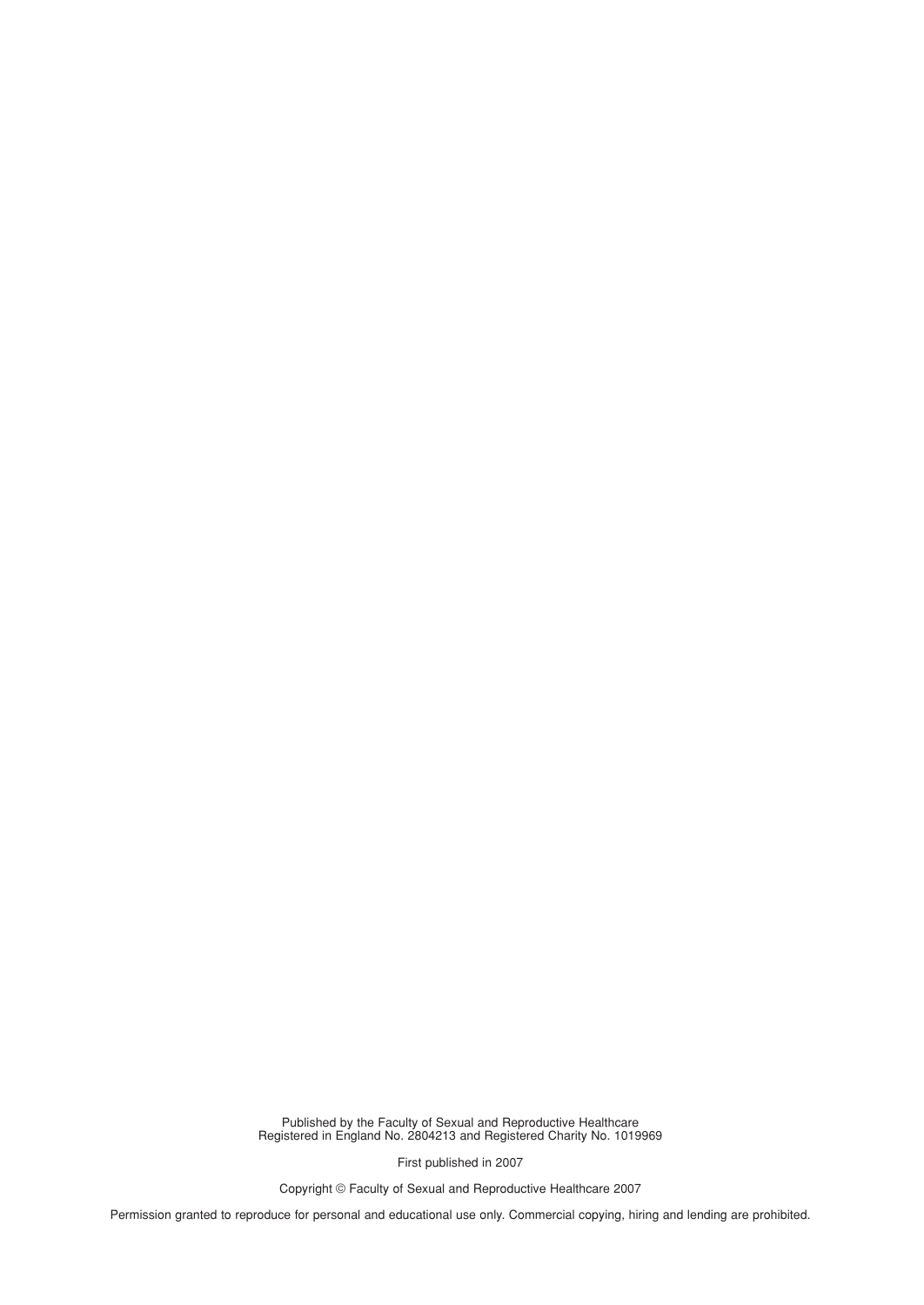

## **Faculty of Sexual and Reproductive Healthcare Clinical Effectiveness Unit**

*A unit funded by the FSRH and supported by the University of Aberdeen to provide guidance on evidence-based practice*

## **FSRH Guidance (November 2007) Intrauterine Contraception**

(Date of planned revision 2013)

#### **Purpose and scope**

This Guidance provides evidence-based recommendations and good practice points for clinicians on the use of intrauterine methods of contraception as a long-term option. Intrauterine methods include the copperbearing intrauterine device (Cu-IUD), framed and unframed devices and the levonorgestrel-releasing intrauterine system (LNG-IUS). Recommendations on the use of a Cu-IUD as emergency contraception are covered in separate Faculty of Family Planning and Reproductive Health Care (FFPRHC) [now Faculty of Sexual and Reproductive Healthcare (FSRH)] Guidance.1 This document will focus primarily on the use of intrauterine methods as contraceptives but will briefly cover other uses. This Guidance updates and combines the two previous FFPRHC Guidance documents on intrauterine methods.<sup>2,3</sup> Recommendations from the National Institute for Health and Clinical Excellence (NICE) clinical guideline on long-acting reversible contraception (LARC) are included.4

This document is not intended to serve alone as a standard of medical care, as this should be determined individually based on available clinical information. This Guidance has been systematically developed using the standard methodology outlined in the Appendix to this document.

#### **Which women are eligible to use intrauterine contraception?**

#### *UK Medical Eligibility Criteria for Contraceptive Use*

The World Health Organization *Medical Eligibility Criteria* for Contraceptive Use (WHOMEC)<sup>5</sup> and the UK version (available on the Faculty website at www.fsrh.org)<sup>6</sup> provide evidence-based recommendations to ensure couples can select the most appropriate method of contraception without imposing unnecessary restrictions on use.

The definitions of the UKMEC categories used in this Guidance document are summarised in Table 1. For most women intrauterine contraception is a safe option. There are few circumstances where UKMEC recommends that the theoretical or proven risks outweigh the advantages of using the method (UKMEC 3) or that use of intrauterine methods represents an unacceptable health risk (UKMEC 4) (Table 2).

**1 Health professionals should be familiar with** *UK Medical Eligibility Criteria for Contraceptive Use* **recommendations for intrauterine contraceptive use (Good Practice Point).**

#### **What should clinicians assess when a woman is considering intrauterine contraception?**

#### **Clinical assessment**

A clinical history (including sexual history) should be taken before providing intrauterine contraception (Box 1).<sup>7–9</sup> An infection screen may be required for some women in advance of intrauterine contraceptive insertion. A sexual history should identify women at risk of sexually transmitted infections (STIs) for whom an infection screen is appropriate.<sup>10</sup> Women should be involved in considering their own risk of STIs. Women are deemed at *higher risk* if they are sexually active and aged <25 years, or if they are aged >25 years if they have a new sexual partner or more than one sexual partner in the last year, or if their regular sexual partner has other sexual partners.<sup>11,12</sup> Following this assessment, appropriate screening for STIs should be offered to those at higher risk or to those who request it. The Clinical Effectiveness Unit (CEU) supports the LARC clinical guideline, $4$  which recommends that women at risk for STIs and having intrauterine contraception inserted may be tested for *Chlamydia trachomatis, Neisseria gonorrhoeae* or all STIs if requested by the woman.

**Table 1** Definitions of *UK Medical Eligibility Criteria* for Contraceptive Use categories<sup>6</sup>

| Category                                                                   | <b>UKMEC</b> Definition of category                                                                                    |  |
|----------------------------------------------------------------------------|------------------------------------------------------------------------------------------------------------------------|--|
|                                                                            | A condition for which there is no restriction for the use of<br>the contraceptive method.                              |  |
| 2                                                                          | A condition for which the advantages of using the method<br>generally outweigh the theoretical or proven risks.        |  |
| 3                                                                          | A condition where the theoretical or proven risks usually<br>outweigh the advantages of using the method. <sup>a</sup> |  |
| 4                                                                          | A condition which represents an <i>unacceptable health risk</i><br>if the contraceptive method is used.                |  |
| <sup>a</sup> The provision of a method to a woman with a condition given a |                                                                                                                        |  |

UKMEC Category 3 requires expert clinical judgement and/or referral to a specialist contraceptive provider since use of the method is not usually recommended unless other methods are not available or not acceptable.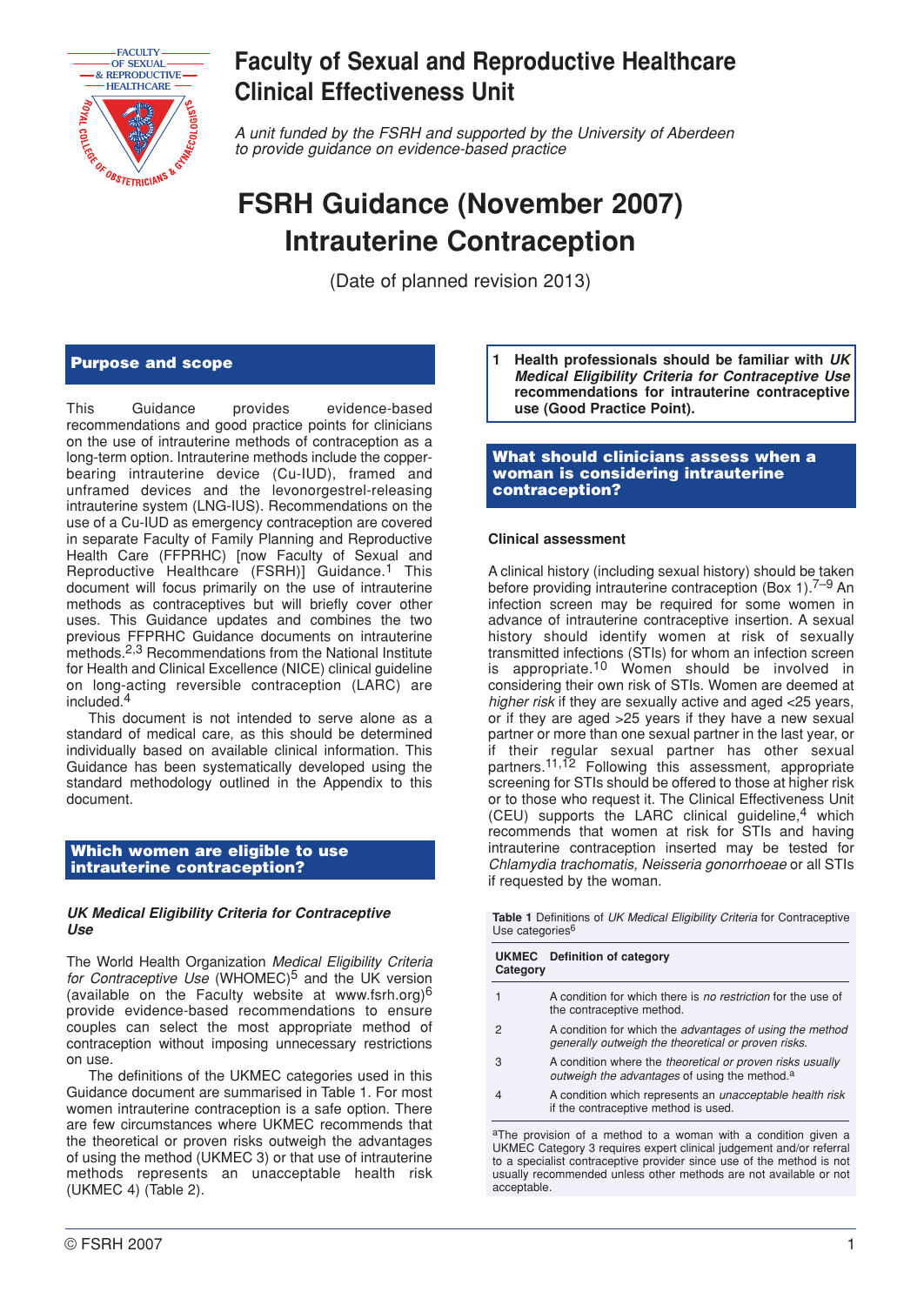#### **CEU GUIDANCE**

releasing intrauterine system (LNG-IUS) are given the same UKMEC categories and highlighting where categories differ between the Cu-IUD and the LNG-IUS<sup>6</sup> **UKMEC Category 1 (Unrestricted use)** Age ≥20 years Parous and nulliparous >4 weeks postpartum or <sup>a</sup>after first-trimester abortion Past ectopic pregnancy or history of pelvic surgery Smoking, obesity, or hypertension, history of high blood pressure during pregnancy Family history of VTE in first-degree relative any age. Major surgery without prolonged immobilisation, minor surgery without immobilisation or immobility (unrelated to surgery) (e.g. wheelchair use, debilitating illness) Superficial venous thrombosis (varicose veins or superficial thrombophlebitis) Uncomplicated valvular and congenital heart disease Non-migrainous headaches Epilepsy Depressive disorders Irregular vaginal bleeding patterns without heavy bleeding Benign ovarian tumours (including cysts) Gestational trophoblastic neoplasia when serum hCG concentration is normal Cervical ectropion Benign breast disease or a family history of breast cancer Uterine fibroids without distortion of the uterine cavity Infections including past PID with subsequent pregnancy, schistosomiasis (uncomplicated or with fibrosis of the liver), non-pelvic tuberculosis or malaria History of gestational diabetes or thyroid disorders History of pregnancy-related cholestasis Carriers of viral hepatitis Inflammatory bowel disease (including Crohn's disease and ulcerative colitis) Raynaud's disease primary or secondary without lupus anticoagulant Drugs which affect liver enzymes and non-liver enzyme-inducing antibiotics **UKMEC Category 3 (Risks outweigh benefits)** Between 48 hours and <4 weeks postpartum Current VTE (on anticoagulants) Initiation of method in women with ovarian cancer Continuation of intrauterine methods in women with known pelvic tuberculosis **UKMEC Category 2 (Benefits outweigh risks)** Menarche to age <20 years aAfter second-trimester abortion Complicated valvular and congenital heart disease Continuation of intrauterine methods when unexplained vaginal bleeding occurs Continuation of the method in women with cervical cancer awaiting treatment or with endometrial or ovarian cancer Anatomical abnormalities not distorting the uterine cavity Past PID without subsequent pregnancy Continuation of intrauterine methods in women with current PID or purulent cervicitis Use in women at increased risk of STIs (including HIV, HIV infected or with AIDS and using HAART) or with current infection (excluding HIV and hepatitis) or vaginitis (*Trichomonas vaginalis* or bacterial vaginosis) Using HAART **UKMEC Category 4 (Unacceptable risk)** Pregnancy, puerperal sepsis, septic abortion *Initiation* of the method in women with unexplained vaginal bleeding Gestational trophoblastic neoplasia when serum hCG concentrations are abnormal Initiation of the method in women with cervical cancer awaiting treatment or with endometrial cancer Uterine fibroids or uterine anatomical abnormalities distorting the uterine cavity Initiation of intrauterine methods in women with current PID or purulent cervicitis **When a Cu-IUD and the LNG-IUS are given different UKMEC categories UKMEC Category 1 is given for a Cu-IUD but a Category 2 is given for the LNG-IUS due to the progestogen content for the following medical conditions:** Multiple risk factors for cardiovascular disease, vascular disease, a history of VTE, major surgery with prolonged immobilisation, known thrombogenic mutations, initiation of LNG-IUS in women with new history of ischaemic heart disease, stroke, known hyperlipidaemias Migraine without aura at any age or with a past history of aura; or initiation of LNG-IUS in a woman with aura at any age Cervical intraepithelial neoplasia Undiagnosed breast mass or carriers of gene mutations (e.g. BRCA1) Diabetes with non-vascular disease, nephropathy, retinopathy, neuropathy, other vascular complications of >20 years duration Symptomatic gallbladder disease History of COC-related cholestasis Mild (compensated) cirrhosis Secondary Raynaud's disease with lupus anticoagulant **UKMEC Category 2 is given to a Cu-IUD and a Category 1 is given to the LNG-IUS for the following medical conditions:** Heavy or prolonged bleeding for Cu-IUD or continuation of LNG-IUS; endometriosis; severe dysmenorrhoea Anaemias (thalassaemia, sickle cell disease, iron deficiency anaemia) **When a Cu-IUD and LNG-IUS are given different UKMEC categories UKMEC Category 1 is given for a Cu-IUD and a Category 3 is given for the LNG-IUS due to the progestogen content for the following medical conditions:** *Continuation* of LNG-IUS if a new diagnosis of ischaemic heart disease is made or if new symptoms of migraine with aura occur at any age bPast history of breast cancer with no recurrence in last 5 years Active viral hepatitis, severe decompensated cirrhosis or liver tumours (benign or malignant) **UKMEC Category 1 given for a Cu-IUD and a**

**Table 2** A summary of the *UK Medical Eligibility Criteria for Contraceptive Use* where a copper intrauterine device (Cu-IUD) and the levonorgestrel-

**medical conditions: bCurrent breast cance** 

**Category 4 is given for the LNG-IUS due to the progestogen content for the following**

aIdeally intrauterine contraception should be inserted within 48 hours of termination of pregnancy or after 4 weeks, however this may put some women at risk of pregnancy. If other contraceptive methods are unacceptable and the woman wishes to use intrauterine contraception this can be inserted by

Initiation of intrauterine methods in women

with known pelvic tuberculosis

experienced clinicians any time after the termination if there are no concerns the pregnancy is ongoing.<br><sup>b</sup>There is some evidence that the LNG-IUS has a protective effect on the endometrium against the stimulatory effects methods are unacceptable the use of the LNG-IUS may be considered after counselling.

NB. *Liver enzyme-inducing drugs are not thought to reduce the contraceptive efficacy of a Cu-IUD or the LNG-IUS. The UKMEC does not include Wilson's disease. No evidence was identified in the literature. It may be that in view of lack of evidence and potential toxic effect of copper the use of a Cu-IUD in a woman with Wilson's disease is not recommended*.

COC, combined oral contraceptive; Cu-IUD, copper intrauterine device; HAART, highly active antiretroviral therapy; hCG, human chorionic gonadotrophin; LNG-IUS, levonorgestrel intrauterine system; PID, pelvic inflammatory disease; STI, sexually transmitted infection; VTE, venous thromboembolism.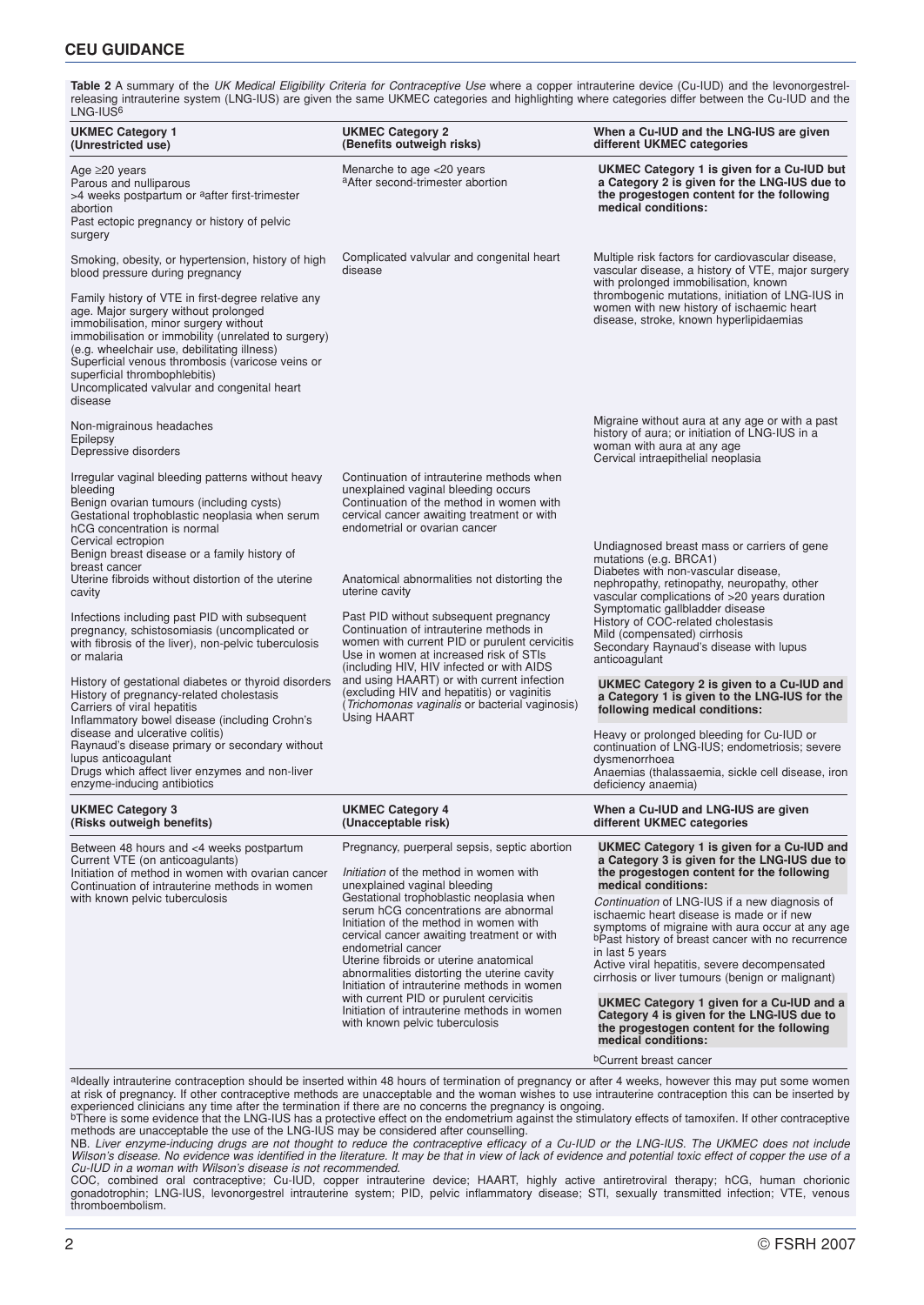There is no indication to routinely test for or treat other lower genital tract organisms (such as Group B streptococcus or bacterial vaginosis) in *asymptomatic* women considering intrauterine contraception.<sup>2</sup>

The real risk of pelvic infection following insertion of intrauterine contraception, even in the presence of infection, is unknown.<sup>13</sup> Nevertheless, screening for STIs in advance of insertion (when indicated or requested) will allow infection to be treated before or at the time of insertion. If results are unavailable before insertion then prophylactic antibiotics should be considered for women at higher risk of STIs.<sup>4</sup> The antibiotic regimen chosen should treat *C. trachomatis*. In addition, if local prevalence of *N. gonorrhoeae* is high then the regimen should also treat this infection.

Women with *symptomatic* pelvic infection should be tested, treated and insertion delayed until symptoms resolve. Appropriate counselling and provision of alternative contraception should be provided until the intrauterine method can be inserted.

- **2 A clinical history (including sexual history) should be taken as part of the routine assessment for intrauterine contraception to assess suitability for use of the method and identify those at** *higher risk* **of STIs (i.e. those aged <25 years, or >25 years with a new sexual partner or more than one partner in the last year, or if their regular partner has other partners) (Grade C).**
- **3 In advance of intrauterine contraceptive insertion women who are either at** *higher risk* **of STI or who request swabs should be tested for** *C. trachomatis* **(as a minimum) and** *N. gonorrhoeae* **(if deemed necessary from the history) (Good Practice Point).**
- **4 For women at** *higher risk* **of STIs, if results are** before insertion prophylactic **antibiotics (at least to cover** *C. trachomatis***) may be considered (Good Practice Point).**
- **5 In** *asymptomatic* **women attending for insertion of intrauterine contraception there is no indication to test or treat other lower genital tract organisms or delay insertion until the results of tests are available (Good Practice Point).**

#### **Antibiotic prophylaxis for intrauterine contraception**

Transient bacteraemia following removal and replacement of intrauterine contraception has been identified in a small number of women but does not necessarily indicate a risk for endocarditis.14 One case report was identified that reported bacterial endocarditis in a woman with valvular heart disease following insertion of an IUD.15 A UK collaborative contraception and sexual health and adult congenital heart disease clinic recommends antibiotic prophylaxis for women with small ventricular septal defects, heart valve lesions or patent ductus with no history of endocarditis.<sup>16</sup> Recommendations from the British Society for Antimicrobial Chemotherapy<sup>17</sup> and the American Heart Association<sup>18</sup> suggest that antibiotic prophylaxis is not required for insertion or removal of intrauterine contraception even in women with cardiac abnormalities or at risk of endocarditis.<sup>17</sup> NICE is in the process of developing guidelines on

antibiotic prophylaxis for endocarditis.

As clinicians' opinions are conflicting, good evidence is scarce, and in view of the potential seriousness of endocarditis, the CEU continues to recommend intravenous antibiotic prophylaxis for insertion and removal of intrauterine contraception in women with a prosthetic heart valve or a history of bacterial endocarditis.<sup>2</sup> The CEU considers that *British National Formulary (BNF)* guidance should be adopted. There is no advice specifically relating to intrauterine contraceptive use. For gynaecological procedures, the *BNF*19 recommends antibiotic prophylaxis only for women with prosthetic valves or who have had endocarditis previously. In these circumstances an intravenous regimen is advised. In the absence of specific guidance, the CEU considers that such prophylaxis should be used for both insertion and removal. [NB. These recommendations will be reviewed after the publication of the NICE guidelines.]

- **6 Women with previous endocarditis or with a prosthetic heart valve require intravenous antibiotic prophylaxis to protect against bacterial endocarditis during intrauterine contraception insertion or removal (Grade C).**
- **7 When prophylaxis against bacterial endocarditis is required, clinicians should refer to the** *BNF* **for the most up-to-date regimen and ensure the intrauterine contraceptive procedure takes place in an appropriate setting (Good Practice Point).**

#### **What information should be given to women when counselling them about intrauterine contraception?**

#### **Mode of action**

As copper is toxic to ovum and sperm a Cu-IUD works primarily by inhibiting fertilisation.<sup>20–22</sup> In addition, the endometrial inflammatory reaction has an antiimplantation effect and alterations in the copper content of cervical mucus inhibit sperm penetration.<sup>23–25</sup> Use of non-steroidal anti-inflammatory medication (NSAIDs) does not reduce contraceptive efficacy.26 A Cu-IUD is not abortifacient.8,27,28

Most of the contraceptive effect of the LNG-IUS is mediated via its progestogenic effect on the endometrium which prevents implantation.<sup>22,29</sup> Within 1 month of insertion. high intrauterine concentrations of insertion, high intrauterine concentrations of levonorgestrel induce endometrial atrophy.<sup>30-34</sup> In addition, changes in the endometrial stroma, <sup>29</sup> an increase in endometrial phagocytic cells29,31,35 and a reduction in sperm penetration through cervical mucus contribute to the contraceptive effect.23,36 The LNG-IUS has little effect on the hypothalamic-pituitary-ovarian axis,37 serum estradiol concentrations are not reduced  $(>100 \text{ pg/ml})^{37}$  and the majority of women  $(>75%)$ continue to ovulate.38,39

- **8 Women should be informed that the primary mode of action of a Cu-IUD is prevention of fertilisation (Grade B).**
- **9 Women should be informed that the LNG-IUS works primarily by its effect on the endometrium preventing implantation. In addition, effects on cervical mucus reduce sperm penetration (Grade B).**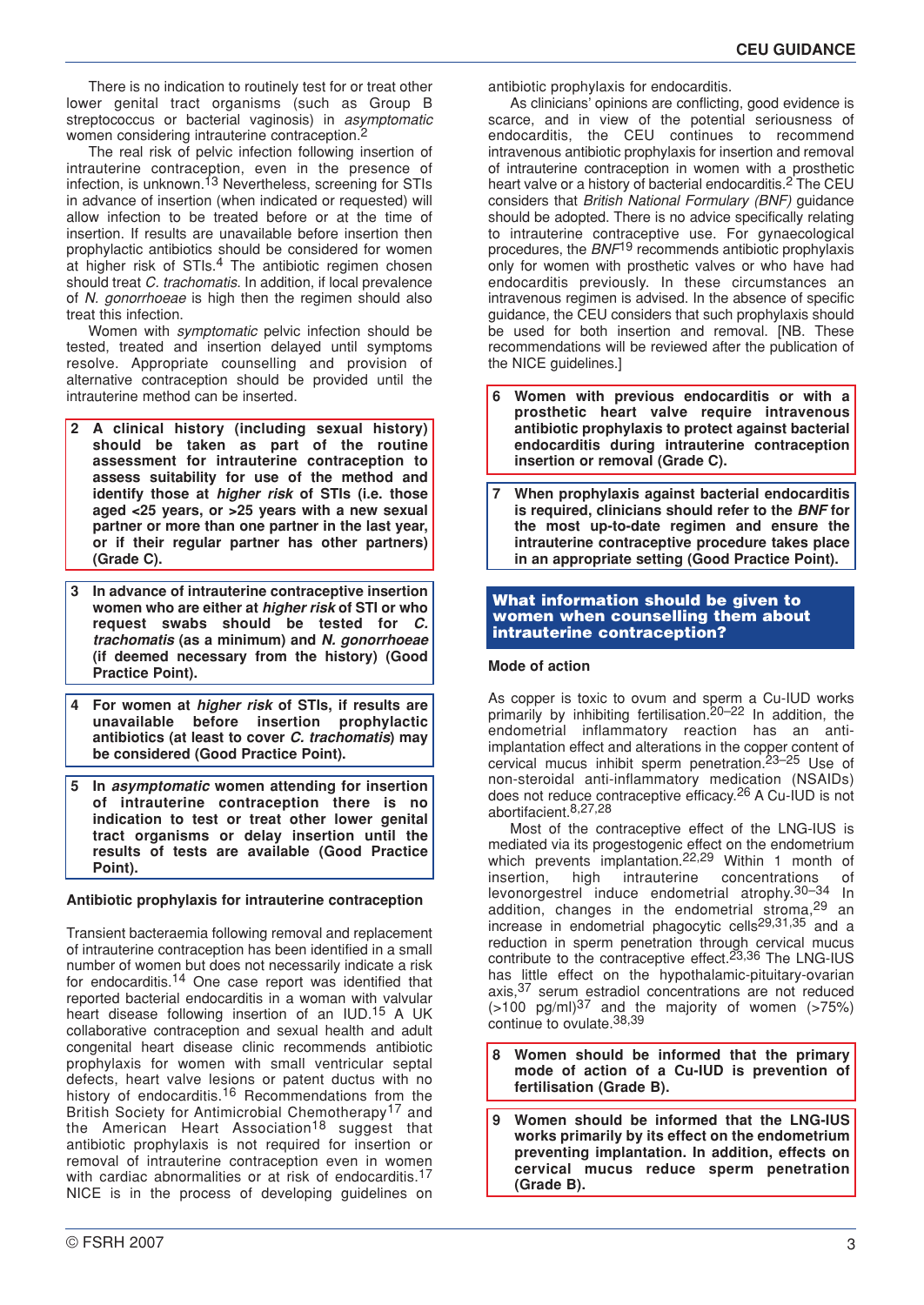#### **Contraceptive efficacy**

Many factors may be important in determining efficacy of intrauterine contraception such as sexual activity, age and parity. Failure rates for most intrauterine contraceptives are very low (1–2%) at 5 years.4 Cochrane reviews provide information on contraceptive efficacy from many different studies.<sup>40–43</sup> One Cochrane review, which included 35 randomised controlled trials (18 comparisons of 10 different Cu-IUDs), concluded that the TCu380A and TCu380S appear to be more effective than other Cu- $IUDs<sup>.40</sup>$ 

The TCu380A is a banded device in that it has copper sleeves on the horizontal arms. The TCu380S has copper sleeves at the ends of the horizontal arms, embedded into the arms. The TCu380A (T-Safe380A®) is no longer available in the UK and has been replaced by the TCu380S (TT380 Slimline® and T-Safe 380A QuickLoad<sup>®</sup>).

Two large trials compared TCu380S and TCu380A for 4 and 5 years of use. $44,45$  There tended to be fewer pregnancies with TCu380S after the first year, which was statistically significant in the fourth year (rate difference  $-1.6$ , 95% CI $-3.0$  to  $-0.2$ ).

Three large multicentre trials<sup>46–48</sup> found that the TCu380A was more effective than the Multiload<sup>®</sup> Cu375 throughout the 10-year duration of use, although the rate difference was small, 1.5% at 6 years (95% CI 0.1–3.0). The TCu380A has been shown to be highly effective up to 12 years of use.

The Nova-T $^\circledR$  380 has been compared to the TCu380S over 5 years.49 There were twice as many pregnancies with the Nova-T 380; as the trial was small the difference was statistically significant at the end of the first year of use only. The rate difference at 5 years was 2.3% (95% CI  $-0.6$  to 5.2).  $49$ 

The Flexi-T $^{\circledR}$  300 has been compared to the TCu380A in one small randomised trial with 3 years of follow-up.45 This trial was too small to adequately compare efficacy. There were more pregnancies with the Flexi-T 300 and the rate difference at 3 years of use was 1% (95% CI –3.1 to 5.1). The Flexi-T® 380 has not been assessed in randomised controlled trials.40

Two smaller versions of framed IUDs are available in the UK, the MiniTT380 Slimline® (a smaller version of the TT380 Slimline) and a shorter version of the Multiload Cu375. Neither have been adequately assessed.

The placement of copper on the arms of framed devices (banded devices such as TCu380A and TCu380S) improves efficacy.50 The banded TCu380A is more effective at preventing pregnancy than other Cu-IUDs and the most effective Cu-IUDs contain 380 mm2 of copper.4,40

A Cochrane review (including more than 23 180 years of use) identified comparable failure rates for a framed (TCu380A) and a frameless device (GyneFix®)41 but the efficacy of the frameless device may be compromised by an increase rate of expulsion. A retained GyneFix is particularly effective for up to 5 years of use.

A Cochrane review found that the failure rates for the LNG-IUS to be similar to that for TCu380A.42,43 However, preliminary results from the WHO trial suggests that the LNG-IUS may be more effective at 5 years of use.42

**10 Women should be advised of low failure rates for intrauterine contraception at 5 years use: less than 2% with TCu380A and TCu380S and less than 1% with the LNG-IUS (Grade C).**

#### **11 The TCu380S and the LNG-IUS are the most effective intrauterine devices available (Grade A).**

#### **Duration of use**

Intrauterine devices with the longest duration of use are generally preferred as they reduce the risk of infection, perforation and expulsion associated with reinsertion. All Cu-IUDs are licensed for at least 5 years of use and some are recommended for longer use (Table 3).19,40,51,52 The TCu380A is effective for up to 12 years of use. The TSafe 380A has been licensed for 8 years of use, but the CEU recommends use to 10 years. The TCu380S (TT380 Slimline and T-Safe 380A QuickLoad) has been studied to 5 years of use but because of the clinical performance compared to the TCu380A it is licensed for 10 years of use. The LNG-IUS is licensed for 5 years of use as contraception and for idiopathic menorrhagia and licensed for 4 years to provide endometrial protection.53

In the UK it is accepted practice that a Cu-IUD inserted when a woman is 40 years or over can be retained until the menopause is confirmed.<sup>2,54</sup> This is usually 1 year after the last menstrual period if this occurs after the age of 50 years and for 2 years if this occurs before the age of 50 years.

The LARC guideline recommends that women who have the LNG-IUS inserted at or after the age of 45 years and are amenorrhoeic may retain the LNG-IUS until the menopause.4 Randomised trials show that the LNG-IUS provides effective contraception for up to 7 years<sup>55,56</sup> and the CEU has recommended this duration of use in women aged 45 years or over at insertion.<sup>57</sup> Amenorrhoea with LNG-IUS use does not reliably indicate anovulation. The

**Table 3** Intrauterine contraceptive devices currently available in the UK

| UK                                                                                                                                                                                                                                                                                                                                        |                                                             |                                                                                                     |  |  |
|-------------------------------------------------------------------------------------------------------------------------------------------------------------------------------------------------------------------------------------------------------------------------------------------------------------------------------------------|-------------------------------------------------------------|-----------------------------------------------------------------------------------------------------|--|--|
| Devices currently<br>available in the UK                                                                                                                                                                                                                                                                                                  | Copper<br>content<br>(mm <sup>2</sup> )                     | <b>Recommended duration</b><br>of use (years)                                                       |  |  |
| Levonorgestrel-releasing<br>(Mirena <sup>®</sup> )                                                                                                                                                                                                                                                                                        | Not<br>applicable                                           | 5 years (contraception and<br><i>idiopathic menorrhagia)</i><br>4 years (endometrial<br>protection) |  |  |
| Copper devices (framed)                                                                                                                                                                                                                                                                                                                   |                                                             |                                                                                                     |  |  |
| Copper sleeves<br>TCu380Sa<br>TT380 Slimline®b<br>TCu380A QuickLoad®c<br>MiniTT <sup>®</sup> 380 Slimline <sup>d</sup><br>Flexi- $T^{\circledR}$ 380 <sup>e</sup>                                                                                                                                                                         | 380<br>380<br>380<br>380                                    | 10<br>10<br>5<br>5                                                                                  |  |  |
| Copper in stem only<br>Multiload <sup>®</sup> 375<br>$UT^{\circledR}$ 380<br>UT <sup>®</sup> 380 Short <sup>d</sup><br>Nova-T <sup>®</sup> 380<br>Neo-Safe <sup>®</sup> T380<br>Multiload <sup>®</sup> Cu375 <sup>d</sup><br>MultiSafe <sup>®</sup> 375<br>MultiSafe <sup>®</sup> 375 Short Loop<br>Flexi-T <sup>®</sup> 300 <sup>d</sup> | 375<br>380<br>380<br>380<br>380<br>375<br>375<br>375<br>300 | 5<br>5<br>5<br>$\frac{5}{5}$<br>5<br>5<br>5<br>5                                                    |  |  |
| Copper devices (frameless)<br>GyneFix <sup>®d</sup><br>5<br>330                                                                                                                                                                                                                                                                           |                                                             |                                                                                                     |  |  |

aRecommended device of first choice for all women opting for a Cu-IUD. These devices have copper sleeves on the horizontal arms. bThe TT380 Slimline® is marketed as a replacement for the Ortho Gynae® T380 which is no longer available in the UK. Women already using Ortho Gynae T380 may continue to use it for its 10-year duration.

cThe TCu380A (T-Safe® 380A) is no longer available in the UK. The replacement is the T-Safe 380A QuickLoad®.

dThese devices can be used when the uterine cavity on sounding is less than 6.5 cm.

eData on the Flexi-T 380 are limited and it cannot be recommended for 10 years of use as for other banded devices.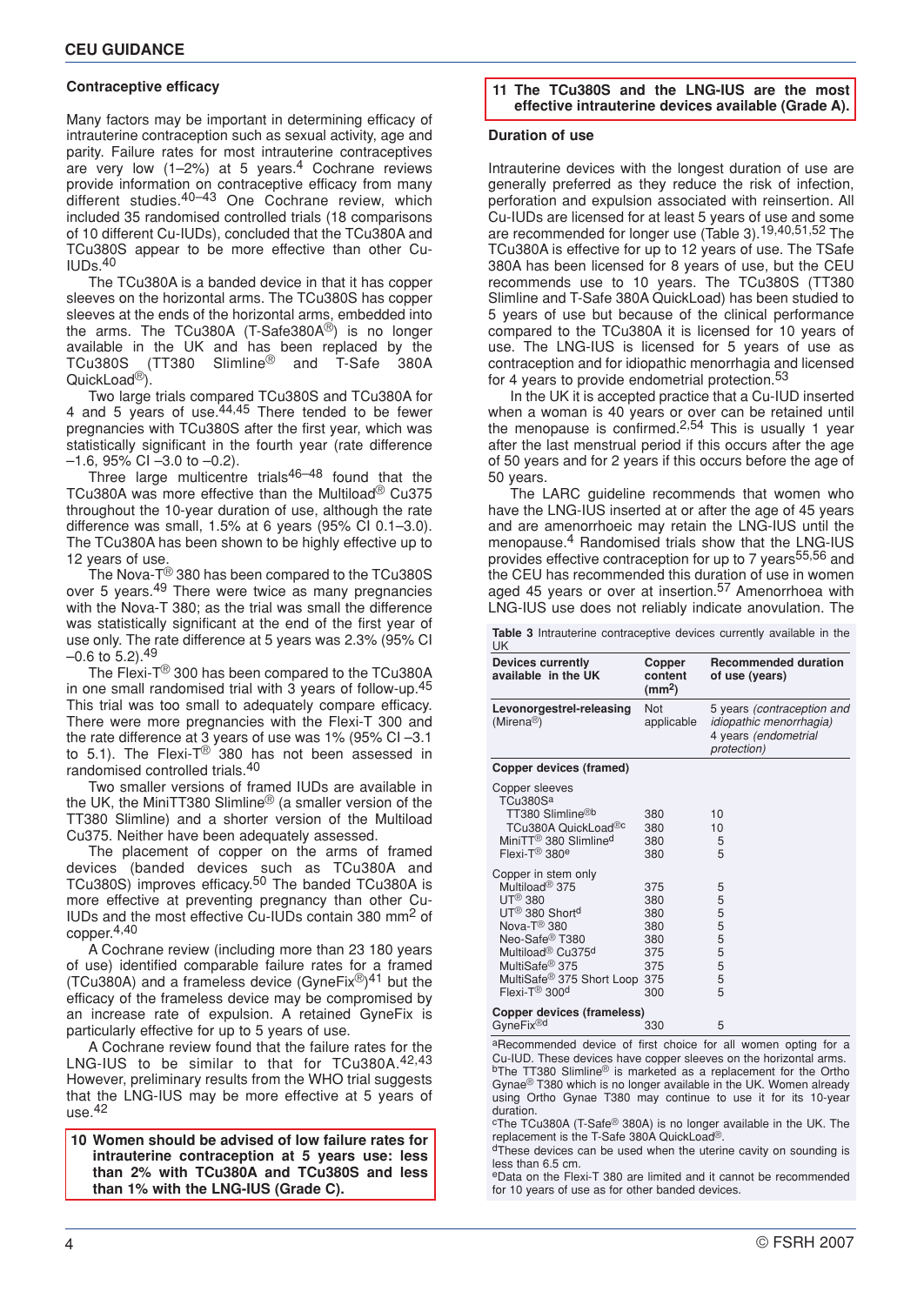CEU recommends that women aged 45 years or more at the time of LNG-IUS insertion be counselled about the likely contraceptive efficacy and the risks of removal and replacement. Women may opt to continue with the LNG-IUS until no longer required or until the menopause can be confirmed.

- **12 TCu380A and TCu380S can remain in place for 10 years and other Cu-IUDs for 5 years (Grade C).**
- **13 TCu380S is recommended as a first-choice Cu-IUD to minimise the established risks associated with reinsertion (Grade C).**
- **14 After counselling (about declining fertility, risks associated with insertion and contraceptive efficacy) women who have a Cu-IUD inserted at the age of 40 years or over can retain the device for 1 year after the last menstrual period if aged over 50 years (or 2 years if under 50 years) or until contraception is no longer required (Grade C).**
- **15 Women should be informed that the LNG-IUS is licensed for 5 years of use as a contraceptive (Grade C).**
- **16 Women who have the LNG-IUS inserted at the age of 45 years or over for contraception can retain the device until the menopause is confirmed or until contraception is no longer required (Good Practice Point).**

#### **Perforation**

The rate of uterine perforation associated with intrauterine contraceptive use is low (0–2.3 per 1000 insertions).4,58–60 No significant differences were identified in the perforation rates with different framed Cu-IUDs.40 Perforation rates with TCu380A and GyneFix were similar.41 The rate of perforation reported with the LNG-IUS in a large observational cohort study was 0.9 per 1000 insertions.<sup>61</sup> A randomised trial comparing the LNG-IUS and a TCu380A reported similarly low perforation rates at 7 years.<sup>62</sup>

**17 Women should be informed that uterine perforation associated with intrauterine contraception is up to 2 per 1000 insertions (Grade B).**

#### **Expulsion**

Expulsion of intrauterine contraception occurs in approximately 1 in 20 women and is most common in the first 3 months after insertion and often during menstruation.<sup>4,59</sup> A Cochrane review found a small excess in expulsions with Multiload Cu375 compared to TCu380A in the fourth and subsequent years. There was a tendency towards more expulsions with the TCu380S compared to the TCu380A, which was statistically significant at the end of 1 year of use only.<sup>40</sup> A recent trial found no difference in expulsion rates between Nova-T 380 and TCu380S.49

The expulsion rate for a frameless Cu-IUD was higher than the TCu380A at 1 year.<sup>41</sup> Early expulsions with a frameless device (GyneFix) are common.41,63

In general, rates of expulsion for the LNG-IUS are similar to those of framed Cu-IUDs.<sup>2,42,43,64-67</sup>

© FSRH 2007

- **18 The risk of expulsion with intrauterine contraception is around 1 in 20 and is most common in the first year of use, particularly within 3 months of insertion (Grade B).**
- **19 In general, there are no differences in the rates of expulsion between different Cu-IUDs and between Cu-IUDs and the LNG-IUS (Grade A).**

#### **Risk of ectopic pregnancy**

Intrauterine methods are such effective contraceptives that the absolute risk of pregnancy (intrauterine and ectopic) while using these methods is very low. A previous ectopic pregnancy is not a contraindication to the use of intrauterine contraception.6 Contraceptives that inhibit ovulation will reduce the risk of ectopic pregnancy to a greater degree. A meta-analysis of case-control studies showed no increased risk of ectopic pregnancy with current Cu-IUD use (adjusted odds ratio 1.06; 95% CI 0.91–1.24).68 The annual ectopic pregnancy rate for Cu-IUD users was 0.02 per 100 woman-years (0.3–0.5 per 100 woman-years for those not using contraception).  $69-71$ Similar rates of ectopic pregnancy are reported for the LNG-IUS and Cu-IUDs.43,55,62,71

**20 Women should be informed that the overall risk of ectopic pregnancy is reduced with use of intrauterine contraception when compared to using no contraception and no particular device is associated with a lower rate of ectopic pregnancy (Grade A).**

#### **Return to fertility**

Evidence suggests that the use of intrauterine contraception does not result in a delay in return to fertility after removal.4,72 A case-control study suggested that previous Cu-IUD use (nulliparous women) did not increase the risk of tubal occlusion and infertility.73 A cohort study compared parous Cu-IUD users and nonusers and showed no difference in fertility after discontinuation of contraception.74 Data for nulliparous women suggested that long-term Cu-IUD use was associated with fertility impairment.75 However, this could be explained by bias (IUD users differed from non-IUD users in that they were older, had higher rates of previous miscarriage, termination and ectopic pregnancy) or confounding (STIs may have accounted for these findings rather than the method itself).<sup>76</sup> The mean time to pregnancy following Cu-IUD removal is 3 months,77,78 which is comparable with LNG-IUS users.77,79

**21 Women may be advised that there is no delay in return to fertility after removal of intrauterine contraception (Grade B).**

#### **Pelvic infection**

Pelvic inflammatory disease (PID) among IUD users is most strongly related to the insertion procedure and to the background risk of STIs. A review of 12 randomised and one non-randomised trial (22 908 insertions and more than 51 399 woman-years of follow-up) identified low rates of PID (1.6 per 1000 woman-years).<sup>80</sup> After adjusting for confounding factors, although a six-fold increase in the risk of PID occurs in the 20 days after insertion, the overall risk is low. After this time the risk is low and remains low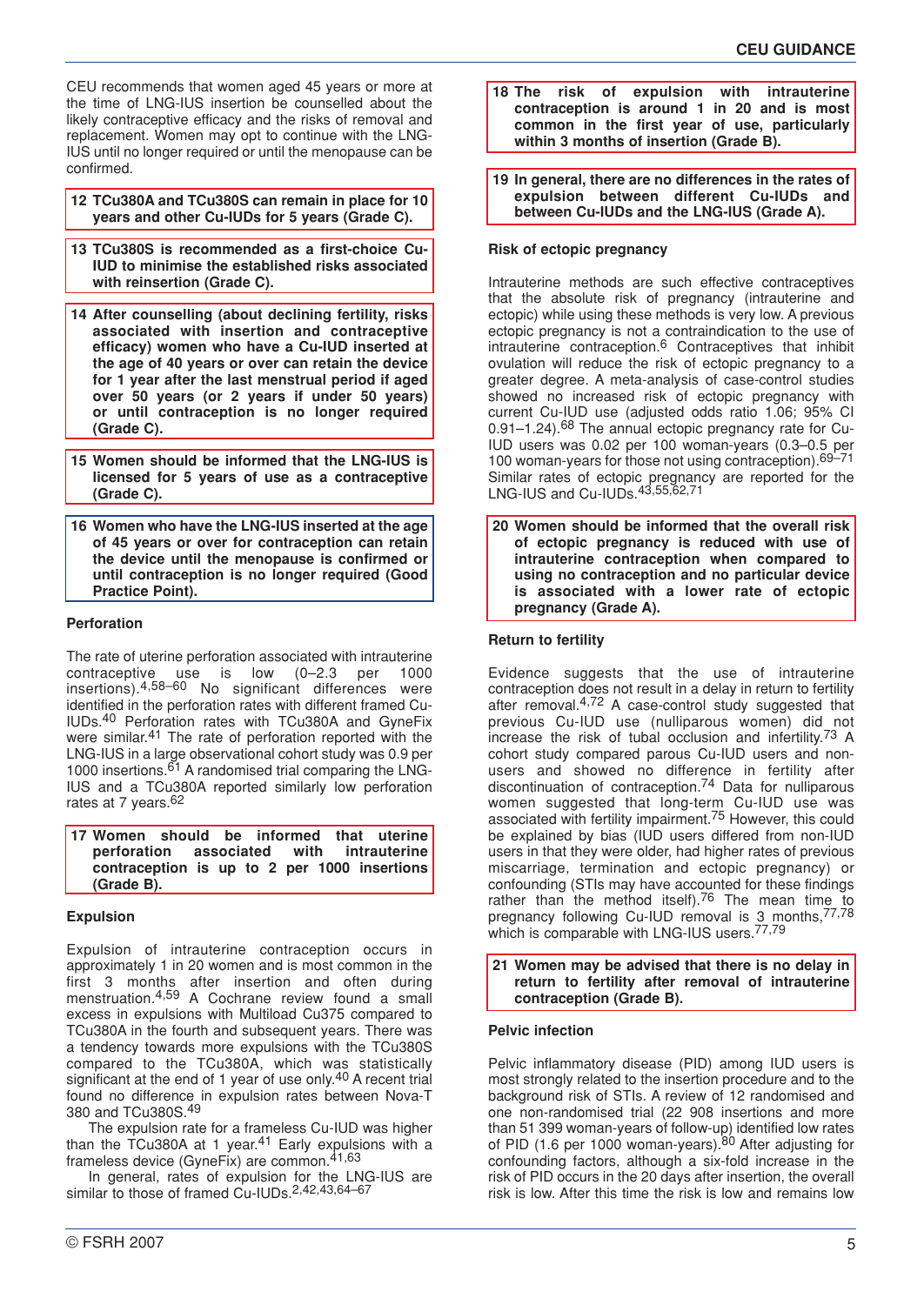unless there is exposure to STIs. No significant differences in discontinuation rates due to PID are seen between different Cu-IUDs or when the LNG-IUS has been compared to Cu-IUDs in randomised trials.<sup>62,81</sup>

**22 Women should be advised there may be an increased risk of pelvic infection in the 20 days following insertion of intrauterine contraception but the risk is the same as the non-IUD-using population thereafter (Grade B).**

#### **Bleeding patterns and pain**

In general, Cu-IUDs do not have any effect on ovulation. Nevertheless, a shorter luteal phase (post-ovulation)82 with earlier onset of menstruation has been documented.82,83 Spotting, light bleeding, heavier or longer periods are common in the first 3 to 6 months following Cu-IUD insertion.7,8 These bleeding patterns are not harmful and usually decrease with time.

The etiology of bleeding associated with the LNG-IUS is complex.<sup>32,84,85</sup> Amenorrhoea or light bleeding is common (65%) after the first year of LNG-IUS use.86 Amenorrhoea is more common with the LNG-IUS than a Cu-IUD.43,64 No significant differences were identified between the LNG-IUS and a Cu-IUD (CuT380A) in the incidence of prolonged bleeding at 3 and 36 months of use.<sup>64</sup> Discontinuation rates due to amenorrhoea were 25% at 5 years among LNG-IUS users and 1% among Cu-IUD users.4,43

Menstrual bleeding and pain are the most common<br>sons for discontinuation of intrauterine reasons for discontinuation of contraception.4,59,87 Discontinuation due to bleeding and pain is similar for different types of framed Cu-IUDs.<sup>40</sup> No differences were identified in rates of removal (for bleeding and/or pain) between a frameless (GyneFix) or a framed device  $(\dot{T}Cu380A)$ .<sup>41</sup> Discontinuation rates for the LNG-IUS and Cu-IUDs are similar.<sup>42</sup> There are no reliable data on the effects of different Cu-IUDs on removals for bleeding and pain in nulliparous women.<sup>40,41,50</sup>

- **23 Women should be informed that spotting, light bleeding, heavier or prolonged bleeding are common in the first 3 to 6 months of Cu-IUD use (Grade C).**
- **24 Women can be informed that discontinuation due to bleeding and pain are similar for different types of framed and unframed Cu-IUDs (Grade A).**
- **25 Women should be informed that irregular bleeding and spotting is common in the first 6 months after insertion of the LNG-IUS but by 1 year amenorrhoea or light bleeding is usual (Grade B).**

#### **Hormonal side effects**

From the limited evidence available no clinically significant differences in side effects (acne, headaches, breast tenderness, nausea, mood and libido, prolonged bleeding or weight gain) were identified between women using the LNG-IUS or a Cu-IUD.4,43,62,71

**26 Women considering the LNG-IUS can be** informed that systemic **progestogen occurs, however rates of discontinuation due to side effects (such as acne and headache) are not significantly different from Cu-IUD users (Grade C).**

#### **Ovarian cysts**

One randomised trial found a higher incidence of ovarian cysts in LNG-IUS users compared to Cu-IUD users.43 This is not supported by an earlier randomised trial.<sup>71</sup> No correlation was identified between the presence of ovarian cysts, age or bleeding patterns. Most ovarian cysts are asymptomatic and resolved spontaneously. Ovarian pathology should be considered in the differential diagnosis of abdominal pain in LNG-IUS users.<sup>88</sup>

**27 Women may be informed that although ovarian cysts may occur when using the LNG-IUS they are rarely a clinical problem (Grade B).**

#### **Non-contraceptive benefits**

The LNG-IUS is effective in reducing menstrual blood loss89–93 and providing endometrial protection from the stimulatory effects of estrogen.<sup>94,95</sup> A randomised trial found a significant reduction in dysmenorrhoea and bleeding with the LNG-IUS when compared to a Cu-IUD.<sup>96</sup> There is some evidence that the LNG-IUS may be effective in treating pain associated with effective in treating pain associated with endometriosis.<sup>97,98</sup> A systematic review of case-control studies found that use of a Cu-IUD may be associated with a reduced risk of endometrial cancer (relative risk 0.51, 95% CI 0.3–0.8).99

**28 The LNG-IUS can be used in the management of idiopathic menorrhagia and/or to provide endometrial protection in conjunction with estrogen therapy (Grade B).**

#### **Information about the insertion procedure**

Women should be given information about the insertion procedure. Women may be informed that insertion can be uncomfortable, although 50% of women experience no or little pain at insertion.<sup>100</sup> Pain relief should be discussed with women in advance of insertion; however, a randomised trial found no reduction in pain experienced by women taking oral ibuprofen prior to IUD insertion.<sup>100</sup> Women may choose to take oral analgesia prior to insertion.

**29 Discomfort during and/or after intrauterine contraceptive insertion should be discussed with women during counselling (Good Practice Point).**

#### **Choice of device**

After counselling, women with no ineligibility criteria may choose between a Cu-IUD and the LNG-IUS. Choosing between a Cu-IUD and the LNG-IUS will usually be determined by the likely effects on menstrual bleeding pattern and duration of use. If a Cu-IUD is the method of choice then a device with the lowest failure rate and longest duration of use should be used first-line, namely<br>TCu380S (TT380 Slimline and T-Safe 380A Slimline and T-Safe QuickLoad).<sup>4,40</sup>

If at insertion this device cannot be inserted because the cervical os is too tight then another 380 mm<sup>2</sup> Cu-IUD is appropriate, although randomised evidence does not point to any device being easier to insert. If the uterine length at sounding is less than 6.5 cm, Cu-IUDs with a shorter stem or a frameless device may be used, but there is no evidence to suggest they are less likely to give problems. Table 3 lists most intrauterine contraceptives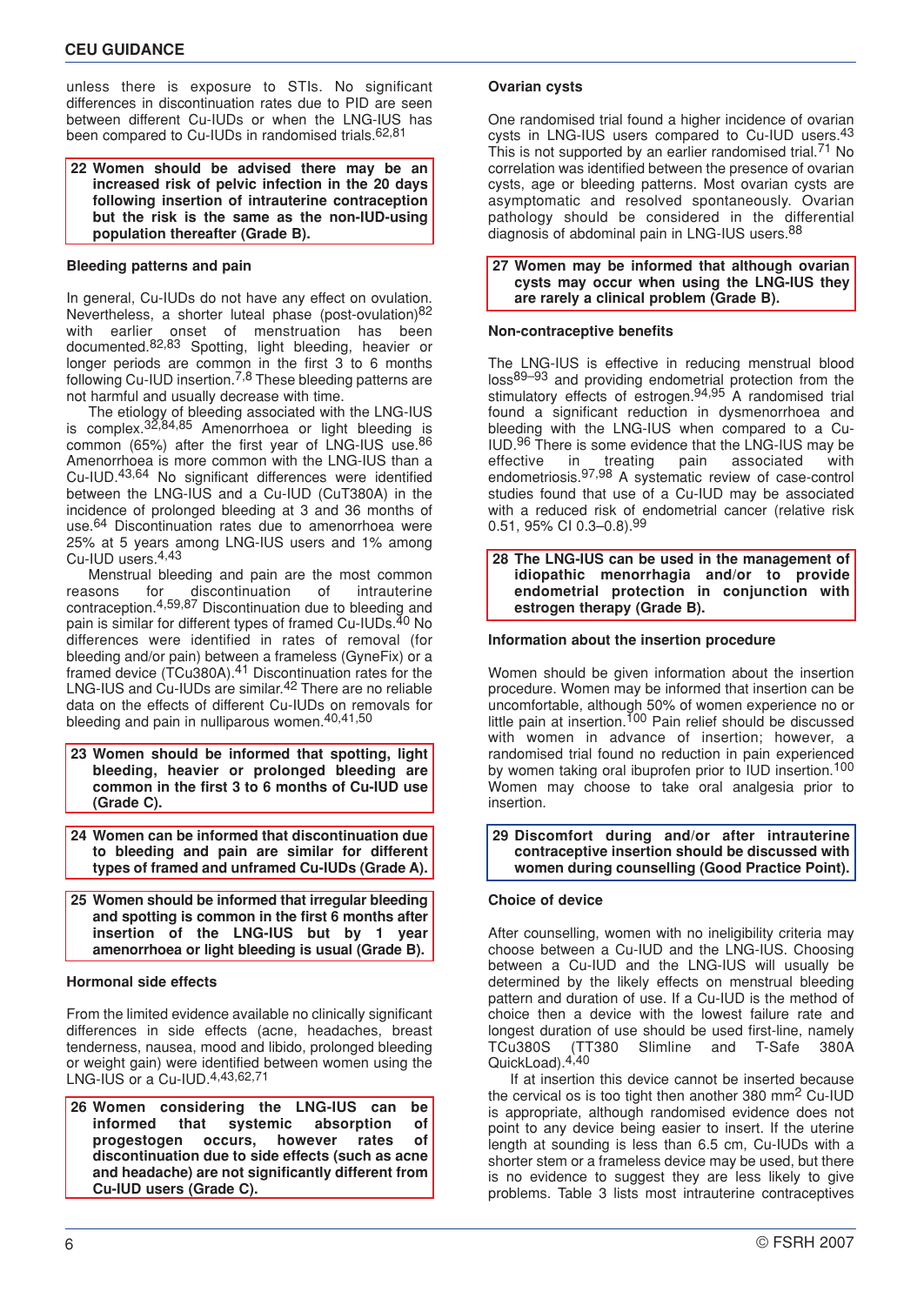currently available in the UK. There are no reliable data comparing the use of different devices by nulliparous women and the TCu380S is the preferred Cu-IUD for these women.40,41,50

- **30 Health care professionals should enable women to choose an intrauterine method based on medical eligibility and the woman's preference (Good Practice Point).**
- **31 If women choose a Cu-IUD the TCu380S is recommended as it is the most effective and has the longest duration of use (Grade A)**.

#### **When can intrauterine contraception be safely inserted?**

Clinicians should consider the woman's convenience and safety when considering the timing of intrauterine contraceptive insertion. Recommendations on insertion of intrauterine contraception in specific circumstances (e.g. postpartum, post-abortion and when switching from other methods of contraception) are outlined in Table 4.

A Cu-IUD can be inserted any time in the menstrual cycle if reasonably certain the woman is not pregnant. Due to the toxic effect of copper, a Cu-IUD is effective immediately after insertion. Therefore, even if there has been unprotected sex and there is a risk of conception, a Cu-IUD can be inserted if this is performed before implantation (i.e. inserted up to 5 days after the first

episode of unprotected sex or up to 5 days after the earliest predicted date of ovulation).

The LNG-IUS takes 7 days to provide effective contraceptive protection. Unless the LNG-IUS is inserted within the first 7 days of the onset of menstruation, an additional method of contraception (such as condoms or abstinence) is advised for the next 7 days. If there has been a risk of conception it would be inappropriate to insert the LNG-IUS as implantation may have occurred.

Advice on insertion of intrauterine contraception following medical or surgical abortion of pregnancy has been to insert the device within the first 48 hours or delay until 4 or more weeks postpartum.<sup>6</sup> By waiting until  $\geq 4$ weeks post-abortion some women may be at risk of pregnancy. No evidence has been identified that there is an increased risk of perforation with intrauterine contraceptive insertion in the weeks following abortion. The CEU recommends that after counselling and when intrauterine contraception is the preferred method, this may be inserted by an experienced clinician any time after abortion if there is no suspicion that the pregnancy is ongoing.

**32 A Cu-IUD can be inserted at any time in the menstrual cycle if it is reasonably certain the woman is not pregnant (Grade C).**

**33 The LNG-IUS can be inserted at any time in the menstrual cycle if it is reasonably certain the woman is not pregnant and the clinician is reasonably certain there has been no risk of conception (Good Practice Point).**

**Table 4** Recommendations for timing insertion of intrauterine contraception as a long-term contraceptive option

| A Cu-IUD can be inserted at any time in the menstrual cycle if it is reasonably certain <sup>a</sup> the woman is<br>not pregnant. A Cu-IUD is effective immediately                                                                                                                                                                                                                                                                          |  |
|-----------------------------------------------------------------------------------------------------------------------------------------------------------------------------------------------------------------------------------------------------------------------------------------------------------------------------------------------------------------------------------------------------------------------------------------------|--|
| The LNG-IUS can be inserted at <i>any time in the menstrual cycle</i> if it is reasonably certain <sup>a</sup> the woman<br>is not pregnant and the clinician is reasonably certain there is no risk of conception. Condoms or<br>abstinence should be advised for 7 days after inserting the LNG-IUS unless inserted in the first 7 days<br>of the cycle                                                                                     |  |
| Insert from 4 weeks postpartum as above                                                                                                                                                                                                                                                                                                                                                                                                       |  |
| Ideally insert at the time of a first- or second-trimester surgical abortion for immediate contraceptive<br>effect                                                                                                                                                                                                                                                                                                                            |  |
| Following medical or surgical abortion ideally insert within the first 48 hours or delay until 4 weeks<br>postpartum. However, waiting until 4 or more weeks post-termination may put women at risk of<br>pregnancy. After counselling and when intrauterine contraception is the preferred method it can be<br>inserted by an <i>experienced clinician at any time post-abortion</i> if there is no concern that the pregnancy<br>is ongoing |  |
| Intrauterine contraception can be inserted at any time if another method of contraception has been<br>used consistently and correctly. Insert any time if it is reasonably certain <sup>a</sup> that the woman is not<br>pregnant. There is no need to wait for the next menstrual period or withdrawal bleed                                                                                                                                 |  |
| A Cu-IUD is effective immediately. Condoms or abstinence may need to be advised for 7 days after<br>inserting the LNG-IUS unless the current contraceptive method is still effective (e.g. <12 weeks since<br>last progestogen-only injection; within 3 years of insertion of a subdermal implant; no later than Day 1<br>of the hormone-free interval for pills or patch)                                                                    |  |
|                                                                                                                                                                                                                                                                                                                                                                                                                                               |  |

aA provider can be reasonably certain a woman is not pregnant if she has no symptoms or signs of pregnancy and meets any of the following criteria:

● Has not had intercourse since last normal menses

● Has been correctly and consistently using a reliable method of contraception

 $\bullet$  Is within the first  $\overline{7}$  days after normal menses

● Is within the first 7 days post-abortion or miscarriage

 $\bullet$  Is fully or nearly fully breastfeeding, amenorrhoeic, and less than 6 months postpartum.<sup>6</sup>

Cu-IUD, copper intrauterine device; LNG-IUS, levonorgestrel intrauterine system.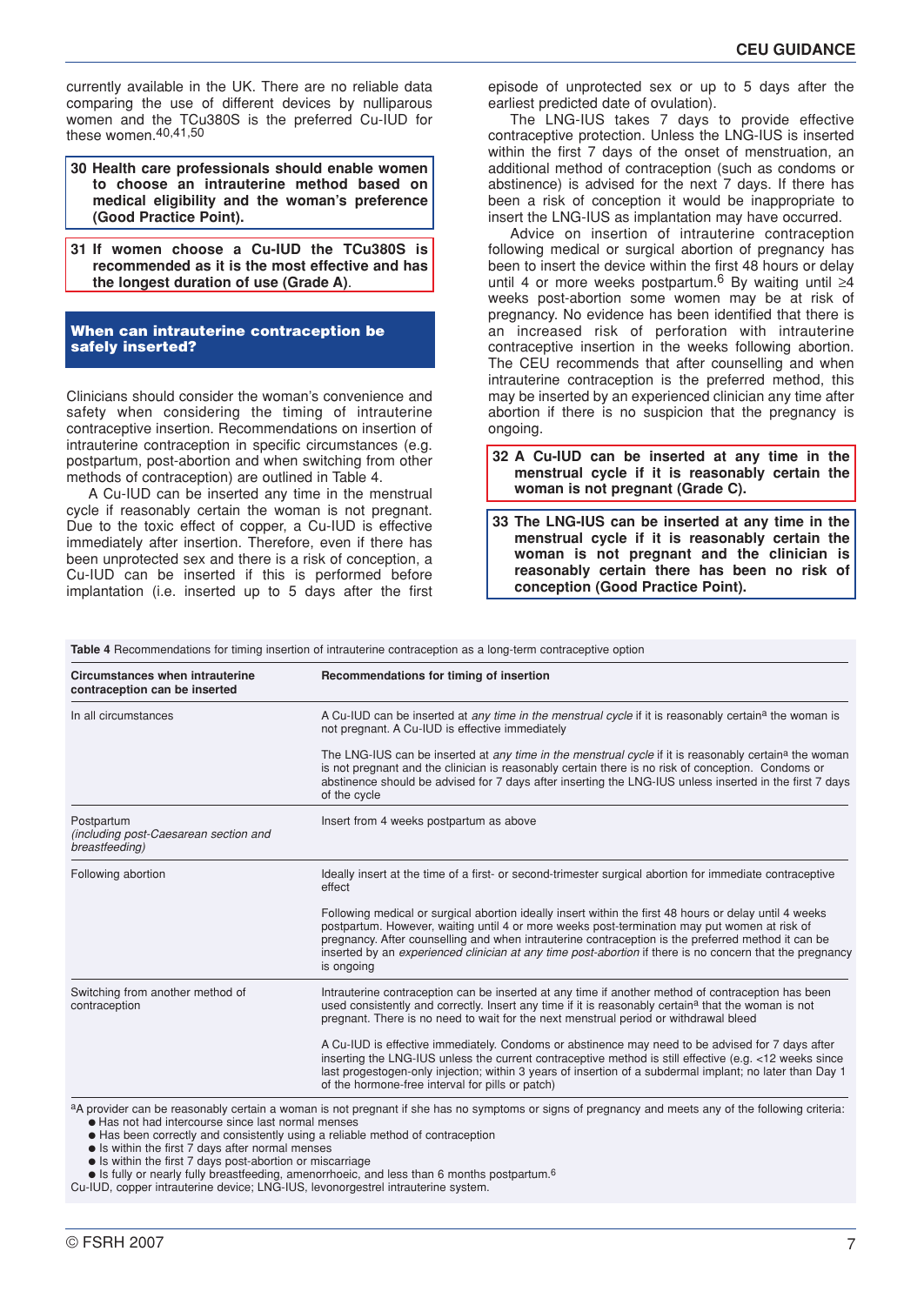**34 After counselling, and when intrauterine contraception is the preferred method, it may be inserted by an experienced clinician any time after abortion if there is no suspicion that the pregnancy is ongoing (Good Practice Point).**

**How can safe insertion of intrauterine contraception be facilitated?**

#### **Training**

To ensure clinicians are able to maintain competence they should be inserting at least one intrauterine method per month.4 Clinicians fitting fewer than 10 devices over a 6 year period have higher rates of perforation than clinicians fitting between 10 and 100 devices.<sup>101</sup> For revalidations the FSRH requires a log of at least 12 insertions in 12 months or six in 6 months using at least two different types of device in unanaesthetised patients. Training requirements for doctors and nurses wishing to obtain the Letter of Competence in Intrauterine Techniques (LoC IUT) can be found on the Faculty website (www.fsrh.org.uk) or on the Royal College of Nursing website (www.rcn.org.uk).102,103

**35 Clinicians who insert intrauterine contraception should be appropriately trained, maintain competence and attend regular updates in dealing with emergencies (Grade C).**

#### **Informed consent**

Women should be given appropriate information about the contraceptive method and the procedure in order to give valid consent to both pelvic examination and intrauterine device insertion.104 Obtaining this consent orally is acceptable.

**36 Informed consent should be given by women prior to insertion of intrauterine contraception (Good Practice Point).**

#### **Assistants and chaperones**

An appropriately trained assistant (who can monitor the condition of the woman and assist in a clinical emergency) should be present during the insertion procedure.<sup>105</sup> Women may in addition request a chaperone, who need not be a trained health professional and may be a friend or relative.

**37 An appropriate trained assistant who can monitor the condition of the patient and assist in an emergency should be present during insertion of intrauterine contraception (Good Practice Point).**

#### **Pain relief**

Around 50% of women experience some degree of pain at intrauterine contraceptive insertion. Pain is greatest among nulliparous women, women aged over 30 years, those for whom it is more than 6 months since their last pregnancy and women who are not breastfeeding.100 Pain can be related to expected pain and cervical resistance.106 A recent high-quality randomised trial shows that pre-emptive analgesia with ibuprofen 400 mg

is ineffective in preventing insertion-related pain.100 Ibuprofen was equally ineffective in subgroups of women who had not had children.<sup>100</sup> Topical lidocaine gel has been shown in small randomised studies to reduce pain caused by tenaculum placement.107 In a survey, topical gel was the most commonly used method of anaesthesia for IUD insertion.<sup>108</sup> Evidence on the use of pain relief (analgesia or intracervical anaesthesia) for intrauterine contraceptive insertion is limited. The minority of women who experience pain after insertion can be offered NSAIDs such as ibuprofen, although evidence suggests that this treatment regimen is unlikely to improve discontinuation rates in women who cite pain as a reason for removal.109

**38 The need for pain relief during insertion of intrauterine contraception should be discussed with the woman in advance and administered when appropriate (Good Practice Point).**

#### **Emergency management for problems at intrauterine device insertion**

The FSRH Service Standards for Resuscitation in Sexual Health Services<sup>105</sup> recommends training and regular updates in resuscitation for all staff dealing with emergencies that may arise during intrauterine contraceptive device insertion (i.e. instrumentation of the cervix or uterus, insertion of the device or collapse where there is an anaphylactic response to medications or provoking agents such as latex gloves or local anaesthetic). The recommendations for emergency equipment are summarised in Table 5.105

- All staff should be trained in Basic Life Support.
- A named individual should be responsible for maintaining emergency equipment and drugs, and for facilitating training in resuscitation.
- All staff should know how to contact the emergency services and emergency numbers should be displayed clearly.
- A risk assessment should be performed in all clinical situations specific to insertion of intrauterine contraception.
- An appropriately trained assistant should be available during the procedure.
- All significant adverse clinical events should be recorded and reported according to local policies, and should be discussed with individuals and a process put in place for the whole team to learn from them.
- **39 Emergency equipment must be available in all settings where intrauterine contraception is being inserted and local referral protocols must be in place for women who require further medical input (Grade C).**

#### **Practical procedures for intrauterine insertions**

#### *Bimanual examination*

A bimanual pelvic examination should be performed prior to inserting intrauterine contraception to allow clinicians to assess the position, size, shape and mobility of the uterus and exclude pathology.

**40 A bimanual pelvic examination should be performed on all women before inserting intrauterine contraception (Grade C).**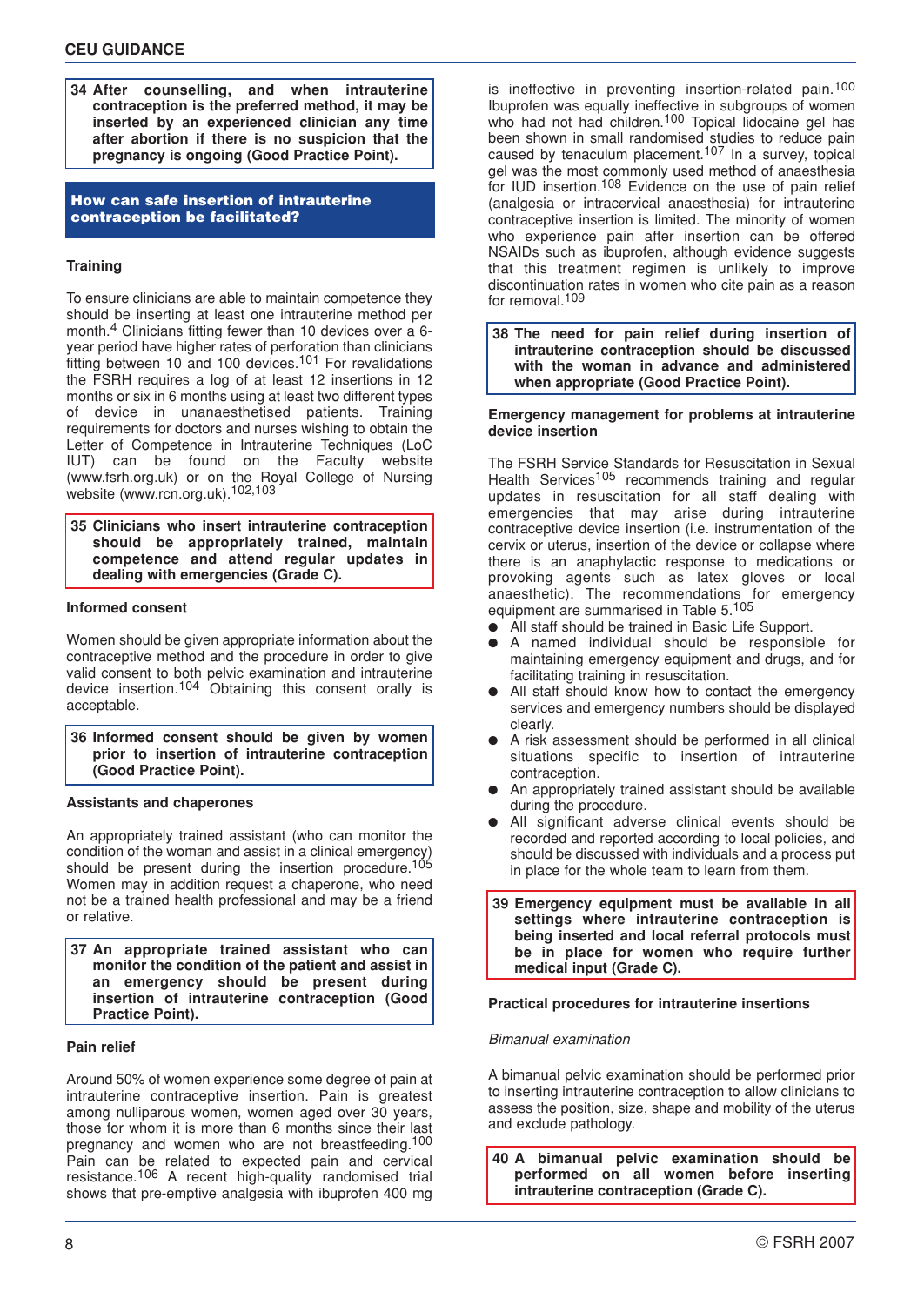**Table 5** Emergencies and insertion of intrauterine contraception: resuscitation measures and contents of an emergency pack (adapted from *Service Standards for Resuscitation in Sexual Health Services*, 2006)105

| <b>Basic resuscitation measures</b>           | Equipment                                                                                                     | <b>Medication</b>                                                                         |
|-----------------------------------------------|---------------------------------------------------------------------------------------------------------------|-------------------------------------------------------------------------------------------|
| Display clear algorithms regarding emergency  | <b>Essential</b>                                                                                              | <b>Essential</b>                                                                          |
| procedures and emergency telephone numbers    | Sphygmomanometer                                                                                              | Atropine for intravenous use (0.6 mg/ml)                                                  |
| Adequate training of all staff in Basic Life  | Pocket mask and one-way valve                                                                                 | for the management of persistent<br>bradycardia                                           |
| Support                                       | Appropriate selection of needles and syringes, tape,<br>latex-free gloves, sharps box, scissors, saline flush | Adrenaline for intramuscular use 1:1000<br>(1 mg/ml) for the management of<br>anaphylaxis |
| Abandon procedure, lower head and/or raise    | <b>Desirable</b> (accessible if available)                                                                    |                                                                                           |
| legs                                          | Oxygen mask with reservoir bag                                                                                | <b>Desirable</b>                                                                          |
| The intrauterine device may need to be        |                                                                                                               | Diazepam                                                                                  |
| removed                                       | Automated external defibrillator                                                                              |                                                                                           |
| Assistant to monitor pulse and blood pressure | Suction                                                                                                       |                                                                                           |
| Ensure clear airway                           | Adjustable couch with easy access                                                                             |                                                                                           |
| Arrange transfer if no improvement            |                                                                                                               |                                                                                           |

#### *Measurement of pulse rate and blood pressure*

Practice in the UK varies around the measurement of pulse rate and blood pressure before and after insertion of intrauterine contraception. The CEU recommended previously that pulse rate should be documented after insertion.<sup>2</sup> The clinical picture should guide clinicians in the appropriate measurement and documentation of pulse rate and blood pressure before, during and/or after inserting intrauterine contraception.

**41 Pulse rate and blood pressure should be assessed and documented when appropriate and depending on the clinical situation when inserting intrauterine contraception (Good Practice Point).**

#### *Cervical cleansing*

The effect of cleansing the cervix before fitting intrauterine contraception has not been assessed. Nevertheless, many (94%) family planning doctors clean the cervix prior to intrauterine contraceptive insertion.108 No evidence was identified that cleansing the cervix reduces postinsertion pelvic infection. None of the standard cleansing agents are effective bacteriologically against *C. trachomatis* or *N. gonorrhoeae*. Clinicians may choose to remove any mucus or debris from the cervix before insertion.

#### **42 Cleansing the ectocervix prior to insertion of intrauterine contraception has no proven benefit (Good Practice Point).**

#### *Sterile gloves*

Gloves should be worn on both hands for pelvic examination.<sup>111</sup> There is no recommendation regarding the use of sterile gloves when fitting intrauterine contraception. If a 'no touch' technique is used (i.e. one whereby anything that is to be inserted into the uterine cavity is held only by the handle) sterile gloves are unnecessary. Gloves should be changed after the pelvic examination and before proceeding to uterine instrumentation to avoid contaminating other surfaces.

**43 A 'no-touch' technique should be used when sounding the uterine cavity and inserting intrauterine contraception. If this technique is used then sterile gloves are not required (Good Practice Point).**

*Use of forceps and assessment of the uterine cavity*

The use of forceps (Allis or tenaculum) to stabilise the cervix and an assessment of the length of the uterine cavity is recommended to reduce the risk of perforation and ensure fundal placement of the intrauterine method.110,111

**44 During insertion of intrauterine contraception clinicians should stabilise the cervix with forceps and assess the length of the uterine cavity to facilitate fundal placement and reduce the risk of perforation (Grade C).**

#### **Documentation**

Recommendations from the FSRH for record keeping specific to intrauterine insertion are summarised in Box 1.112

**45 Documentation should be made in the case notes to record appropriate pre- and post-insertion counselling, the insertion procedure and the type of device inserted (Grade C).**

**What information should be given to women about ongoing use of intrauterine contraception and follow-up?**

#### **Information about the device**

Women should be informed what device has been inserted and when it needs to be removed and/or replaced. Women should be given written information to back up oral information such as fpa leaflets on intrauterine contraception.113,114

**46 Women should be given information (oral and written) about the device inserted and the expected duration of use (Good Practice Point).**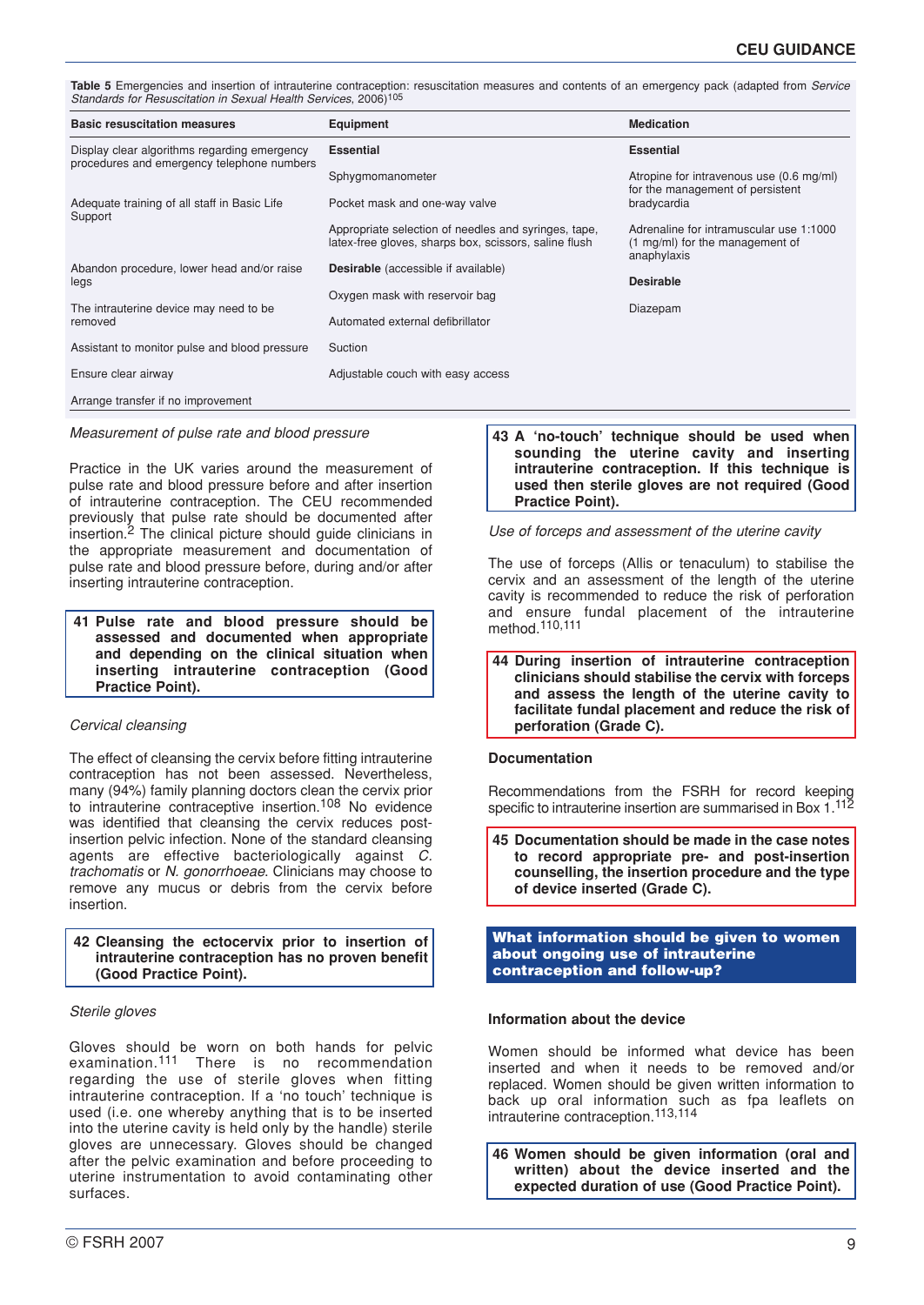#### **Checking threads and device**

A woman should be offered instruction on how she (or her partner) can check for threads or the intrauterine method after each menstruation (or alternatively at regular intervals). If threads are present and menstruation has not been missed or has not changed from the usual pattern, an intrauterine method can be assumed to be normally placed. If threads are not present (or if the stem is palpable) women should be advised to use condoms or abstain from intercourse until the site of the device can be confirmed (Table 6). Hormonal emergency contraception may be indicated if there is a risk of pregnancy.

**47 Women should be offered instruction on how to check for the intrauterine contraceptive and its threads and advised that if they are unable to feel them it may be that the device has been expelled. Alternative contraception should then be used until they seek medical advice (Good Practice Point).**

#### **Reducing the risk of STIs**

Intrauterine contraception does not provide protection against STIs and women using this method should be informed about safer sex.

**48 If a woman chooses intrauterine contraception and is at higher risk of STIs (i.e. aged <25 years, or aged >25 years with a new sexual partner, or more than one partner in the last year, or if their regular partner has other partners) she should be advised to use condoms in addition to the intrauterine method (Good Practice Point).**

#### **Symptoms requiring medical attention**

Women should be advised to be on the look out for symptoms of pelvic infection, especially in the 3–4 weeks following insertion of intrauterine contraception.7,8 In addition, women should be advised of symptoms associated with pregnancy or uterine perforation that warrant medical attention.

**49 Women should be advised to seek medical assistance at any time if they develop symptoms of pelvic infection, pain, persistent menstrual abnormalities, missed period, non-palpable threads or can feel the stem of the intrauterine device (Grade C).**

#### **Routine follow-up**

A follow-up visit after the first menses (or 3–6 weeks) after Cu-IUD insertion is recommended to exclude infection, perforation or expulsion.7,8 Similar follow-up is recommended for women using the LNG-IUS, although longer follow-up of bleeding patterns may be appropriate when used in the management of menorrhagia. A woman should be advised to return at any time to discuss problems or if she wants to change her contraceptive method.<sup>7,8</sup> Annual follow-up visits are not routinely recommended.7,8

**50 A routine follow-up visit should be advised after the first menses following insertion of intrauterine contraception or 3–6 weeks later (Grade C).**

**Box 1: Appropriate information to document when inserting intrauterine contraception (adapted from** *Service Standards for Record Keeping***, 2006)112**

#### **DOCUMENTATION REQUIRED WHEN INSERTING INTRAUTERINE CONTRACEPTION**

#### **Medical history and clinical assessment**

- Age
- Menstrual history (including date of last menstrual period) ● Previous contraception used (including difficulty in IUD/IUS insertion)
- Obstetric history (including ectopic pregnancy)
- Past medical history (relevant cardiovascular disease, past gynaecological history/cervical surgery, including treatment to the cervix, history of sexually transmitted infections (STIs) and pelvic inflammatory disease, relevant medical history and conditions, allergies)
- Coital history
- Sexual history to identify risk of STIs

#### **Information advice and counselling**

- Contraceptive choices discussed
- Risks/benefits/uncertainties discussed
- Mode of action and efficacy of IUDs, choice of devices and duration of use
- Effects on bleeding pattern
- Risk of spontaneous expulsion and perforation
- Risk of post-insertion pelvic infection
- Explanation of insertion procedure, consent obtained, leaflets given including manufacturer's patient information ● Thread check and teaching

#### **Details of insertion procedure**

- Name of assistant
- Any tests undertaken
- Bimanual examination and speculum findings
- Analgesia/local anaesthesia if used
- Tenaculum/Allis forceps application, uterine sounding/uterocervical length, use of 'no-touch' technique, problems encountered, if any, and actions taken
- Type of device inserted/removed and date for removal

#### **Post-insertion follow-up advice**

- Other treatment if any (e.g. antibiotics; special instructions if
- any, such as postcoital IUD) Follow-up if any problems or cannot feel threads

#### **Details of removal**

- **Reason for removal**
- Coital history (since last menstrual period) to identify risk of pregnancy
- Alternative contraception method advised/provided if any ● Technique of removal used; problems encountered, if any, and actions taken

#### **When considering routine removal**

Women should be advised that if they wish to have the intrauterine method removed and avoid pregnancy they should attend either in the first few days after the onset of menstruation or abstain from intercourse or use another method of contraception for at least 7 days before removal. If women wish to achieve a pregnancy they can be given pre-pregnancy advice (e.g. about the use of folic acid and checking rubella status) and can have the intrauterine method removed at any time.

#### **Managing problems associated with intrauterine contraception**

Recommendations and good practice points for managing problems associated with intrauterine contraception are summarised in Table 6. Additional information to that found in Table 6 is summarised here.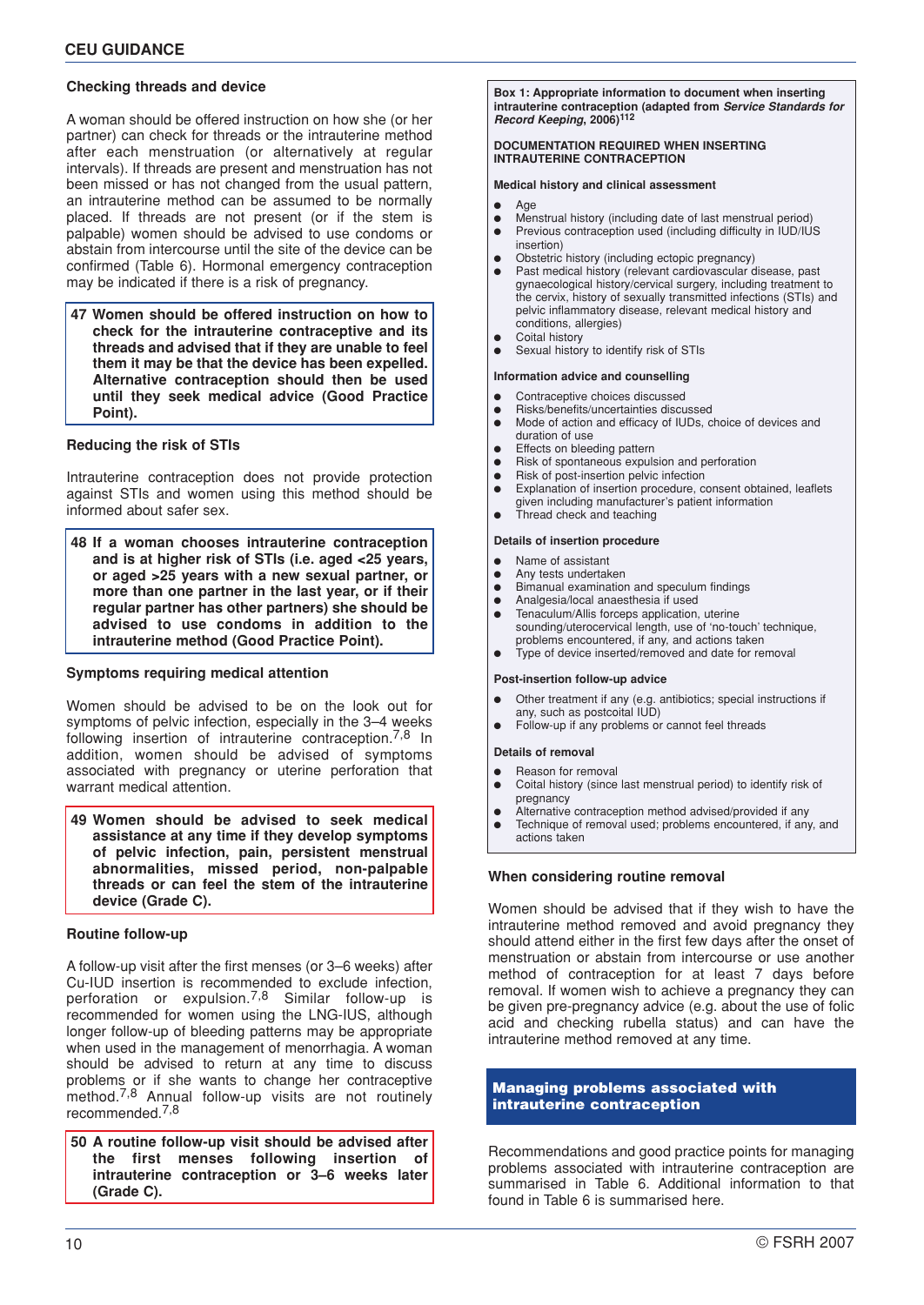| <b>Table 6</b> Managing common problems associated with intrauterine contraception |                                                                                                                                                                                                                                                                                                                                                                                                                                                                                    |  |  |  |
|------------------------------------------------------------------------------------|------------------------------------------------------------------------------------------------------------------------------------------------------------------------------------------------------------------------------------------------------------------------------------------------------------------------------------------------------------------------------------------------------------------------------------------------------------------------------------|--|--|--|
| Problems associated with intrauterine<br>contraception                             | <b>Management</b>                                                                                                                                                                                                                                                                                                                                                                                                                                                                  |  |  |  |
| Suspected perforation at the time of insertion                                     | The procedure should be stopped and vital signs (blood pressure and pulse rate) and level of<br>discomfort monitored until stable                                                                                                                                                                                                                                                                                                                                                  |  |  |  |
|                                                                                    | An ultrasound scan and/or plain abdominal X-ray to locate the device if it has been left in situ<br>should be arranged as soon as possible                                                                                                                                                                                                                                                                                                                                         |  |  |  |
| 'Lost threads'                                                                     | Advise women to use another method (condoms or abstinence) until medical review. Consider<br>the need for emergency hormonal contraception                                                                                                                                                                                                                                                                                                                                         |  |  |  |
|                                                                                    | If no threads are seen and uterine placement of the intrauterine method cannot be confirmed<br>clinically, an ultrasound scan should be arranged to locate the device and alternative<br>contraception recommended until this information is available                                                                                                                                                                                                                             |  |  |  |
|                                                                                    | If an ultrasound scan cannot locate the intrauterine method and there is no definite evidence of<br>expulsion, a plain abdominal X-ray should be arranged to identify an extrauterine device                                                                                                                                                                                                                                                                                       |  |  |  |
|                                                                                    | If the intrauterine method is not confirmed on an ultrasound scan clinicians should not assume it<br>has been expelled until a negative X-ray is obtained (unless the woman has witnessed expulsion)                                                                                                                                                                                                                                                                               |  |  |  |
|                                                                                    | Hysteroscopy is not readily available in all settings but can be useful if the ultrasound scan is<br>equivocal. Surgical retrieval of an extrauterine device is advised                                                                                                                                                                                                                                                                                                            |  |  |  |
| Abnormal bleeding                                                                  | Gynaecological pathology and infections should be excluded if abnormal bleeding persists<br>beyond the first 6 months following insertion of intrauterine contraception                                                                                                                                                                                                                                                                                                            |  |  |  |
|                                                                                    | Women using the LNG-IUS who present with a change in pattern of bleeding should be advised<br>to return for further investigation to exclude infections, pregnancy and gynaecological pathology                                                                                                                                                                                                                                                                                    |  |  |  |
|                                                                                    | For women using a Cu-IUD, non-steroidal anti-inflammatory drugs can be used to treat spotting,<br>light bleeding heavy or prolonged menstruation. In addition antifibrinolytics (such as tranexamic<br>acid) may be used for heavy or prolonged menstruation                                                                                                                                                                                                                       |  |  |  |
| Pregnancy                                                                          | Most pregnancies in women using intrauterine contraception will be intrauterine but an ectopic<br>pregnancy must be excluded                                                                                                                                                                                                                                                                                                                                                       |  |  |  |
|                                                                                    | Women who become pregnant with an intrauterine contraception in situ should be informed of the<br>increased risks of second-trimester miscarriage, preterm delivery and infection if the intrauterine<br>method is left in situ. Removal would reduce adverse outcomes but is associated with a small<br>risk of miscarriage                                                                                                                                                       |  |  |  |
|                                                                                    | If the threads are visible, or can easily be retrieved from the endocervical canal, the intrauterine<br>contraceptive should be removed up to 12 weeks' gestation                                                                                                                                                                                                                                                                                                                  |  |  |  |
|                                                                                    | If there is no evidence that the intrauterine method was expelled prior to pregnancy it should be<br>sought at delivery or termination and, if not identified, a plain abdominal X-ray should be<br>arranged to determine if the intrauterine method is extrauterine                                                                                                                                                                                                               |  |  |  |
| Suspected pelvic infection                                                         | For women using intrauterine contraception with symptoms and signs suggestive of pelvic<br>infection appropriate antibiotics should be started. There is no need to remove the intrauterine<br>method unless symptoms fail to resolve within the following 72 hours or unless the woman<br>wishes removal                                                                                                                                                                          |  |  |  |
|                                                                                    | All women with confirmed or suspected PID should be followed up to ensure: resolution of<br>symptoms and signs, their partner has also been treated when appropriate, completion of the<br>course of antibiotics, STI risk assessment, counselling regarding safer sex and partner<br>notification                                                                                                                                                                                 |  |  |  |
| Presence of actinomyces-like organisms (ALO)                                       | Intrauterine contraceptive users with ALO detected on a swab who have no symptoms should be<br>advised there is no reason to remove the intrauterine method unless signs or symptoms of<br>infection occur. There is no indication for follow-up screening. If symptoms of pelvic pain occur<br>women should be advised to seek medical advice. Other causes of infection (in particular STIs)<br>should be considered and it may be appropriate to remove the intrauterine method |  |  |  |

ALO, actinomyces-like organisms; Cu-IUD, copper intrauterine device; LNG-IUS, levonorgestrel intrauterine system; PID, pelvic inflammatory disease; STI, sexually transmitted infection.

#### **Perforation at insertion**

Most uterine perforations associated with intrauterine contraception occur during insertion.<sup>58</sup> A previous Caesarean section appears to be a risk factor for perforation.<sup>115</sup> There is no evidence to provide guidance on the time interval after which it would be appropriate to repeat an attempt at insertion following uterine perforation but the CEU suggests a 6-week interval. An outline of the management of women with suspected perforation is outlined in Table 6.

#### **'Lost threads'**

If no threads are visible on speculum examination and uterine placement of the intrauterine method cannot be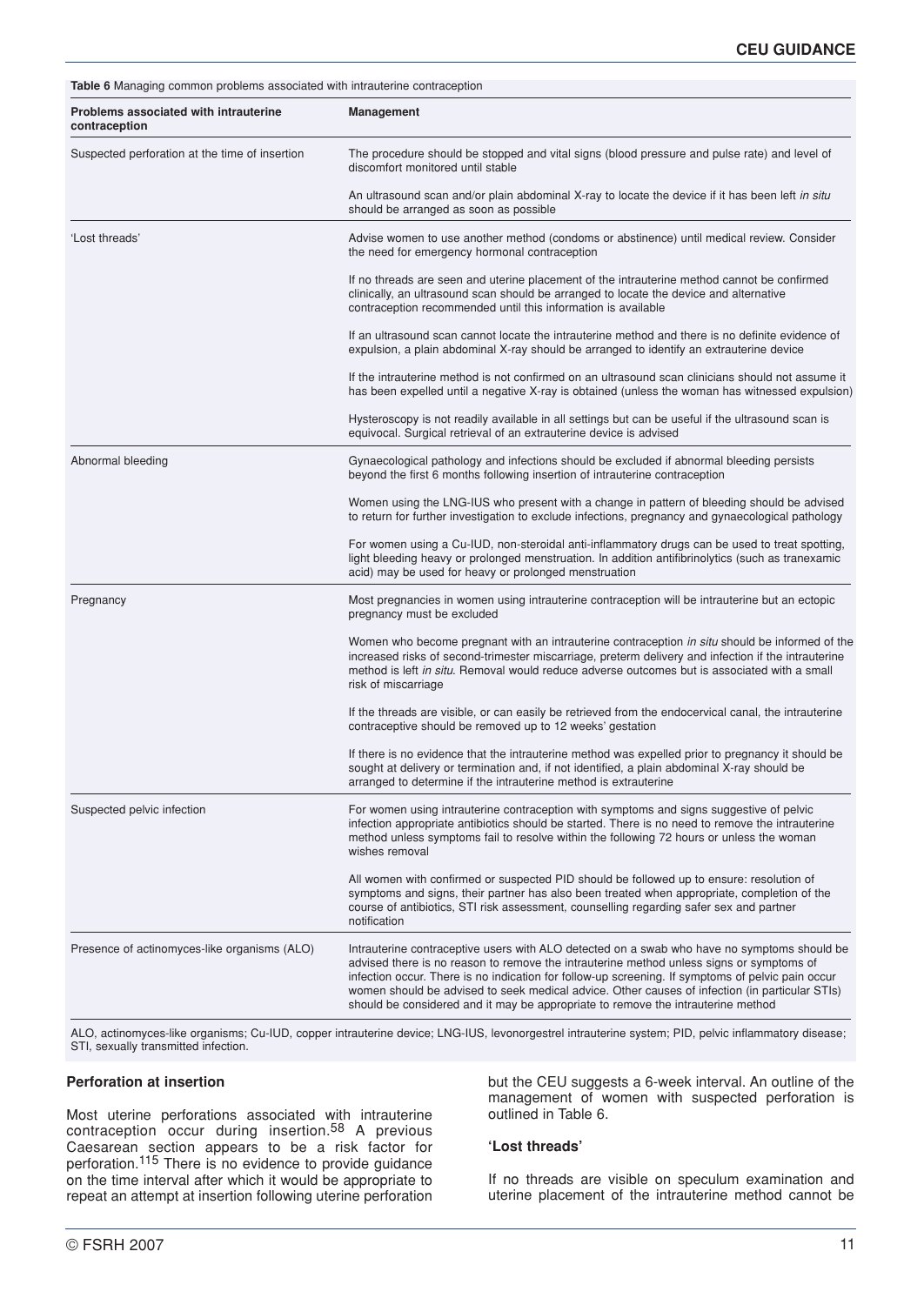confirmed clinically many clinicians will prefer to refer women for an ultrasound scan to locate the device (Table 6). An experienced clinician may consider using a uterine sound to identify if the device is lying within the endocervical canal or uterine cavity but the accuracy of this procedure is unknown. If the intrauterine method is confirmed to be intrauterine it can be retained. If replacement is considered then the benefits must be weighed against the risk of infection, expulsion and perforation. If no threads are seen then thread retrievers (such as Retrievet® or Emmett®) or Spencer Wells forceps can be used to assist in thread retrieval.<sup>116</sup> Care must be taken following this procedure to ensure that the intrauterine device stem has not been moved to lie within the endocervical canal.

The CEU could find no published evidence on efficacy of intrauterine contraception if the device is within the uterine cavity but not fundally placed.

#### **Abnormal bleeding**

All causes of abnormal bleeding should be considered (i.e. the type of intrauterine method used, concurrent gynaecological pathology, pregnancy, infection and STIs). A short course of NSAIDs, taken during the days of bleeding, can be used to treat spotting or light bleeding with a Cu-IUD.8 Heavier and longer menstrual bleeding can be treated with NSAIDs or antifibrinolytics (tranexamic acid). These regimens are supported by small clinical trials.117–119

Although not specific to women using intrauterine contraception, guidance on the management of menorrhagia suggests investigation if menorrhagia persists despite medical management.120 Women using the LNG-IUS with persistent bleeding may warrant reexamination and an assessment of the uterine cavity (e.g. ultrasound scan and endometrial biopsy).<sup>120</sup>

#### **Pregnancy**

The site of the pregnancy should be determined by ultrasound scan and advice given regarding appropriate removal of the intrauterine method where possible before 12 weeks' gestation (Table 6).

**Table 7 Becommendations for removal of intrauterine contraception** 

#### **Suspected pelvic infection**

The removal of intrauterine contraception if PID is suspected is not routinely recommended.<sup>7,8</sup> This differs from advice from the British Association for Sexual Health and HIV (BASHH),<sup>121</sup> which is based on evidence from a single, small, poor-quality trial<sup>122</sup> comparing the diagnosis of PID made on clinical signs and symptoms. In this trial, follow-up was limited and therefore was unable to identify whether there might be differences in the long-term sequelae of PID such as infertility or ectopic pregnancy. The CEU supports the continued use of intrauterine contraception and appropriate antibiotic treatment if PID is suspected (Table 6).

#### **Presence of actinomyces-like organisms (ALO)**

*Actinomyces israelii* is a commensal of the female genital tract. 123–126 These actinomyces-like organisms (ALO) have been identified in women with and without<sup>127–131</sup> intrauterine contraception. The role of ALO in infection in women using intrauterine contraception is unclear (Table 6).132,133 If women using intrauterine contraception, who have ALO identified by swabs, present with symptoms of pelvic pain then removal of intrauterine contraception may be considered. Other more common causes of pain (including STIs) should be excluded. There is no need to remove intrauterine contraception in asymptomatic women with ALO.

#### **Timing the removal of intrauterine contraception**

Advice regarding the removal of intrauterine contraception varies depending on the reason for removal and if there is any wish to continue to avoid pregnancy (Table 7). Most women using intrauterine contraception will continue to ovulate and this is relevant when considering the timing of removal without risking implantation of a fertilised ovum. If pregnancy is to be avoided, women should be advised to attend in the first few days after the onset of menstruation or use condoms or abstain from intercourse for 7 days before

| <b>Reason for removal</b>                                                      | <b>Recommendations for removal</b>                                                                                                                                                                                                                                                |  |  |
|--------------------------------------------------------------------------------|-----------------------------------------------------------------------------------------------------------------------------------------------------------------------------------------------------------------------------------------------------------------------------------|--|--|
| For a planned pregnancy                                                        | Remove at any time in the menstrual cycle (offer pre-pregnancy advice regarding folic acid, rubella<br>immunity)                                                                                                                                                                  |  |  |
| When removal and replacement is at the end<br>of the licensed duration of use  | Remove at any time in the menstrual cycle. If pregnancy is to be avoided remove in the first few<br>days after the onset of menstruation or advise condoms or abstinence from sexual intercourse for at<br>least 7 days before the procedure in case re-insertion is not possible |  |  |
| When removal and replacement is outside the<br><i>licensed</i> duration of use | Postmenopausal removal                                                                                                                                                                                                                                                            |  |  |
|                                                                                | A Cu-IUD inserted at or after the age of 40 years can be retained until 1 year after the LMP if this<br>occurs when the woman is over the age of 50 years                                                                                                                         |  |  |
|                                                                                | A Cu-IUD inserted at or after the age of 40 years can retained until after the LMP but if this occurs<br>under the age of 50 years the device should be retained for a further 2 years                                                                                            |  |  |
|                                                                                | The LNG-IUS can continue to be used as contraception for 7 years if inserted at or after the age of<br>45 years. Use beyond this time can be discussed with individual patients                                                                                                   |  |  |
|                                                                                | Management of menorrhagia                                                                                                                                                                                                                                                         |  |  |
|                                                                                | If the LNG-IUS is being used in the management of menorrhagia (and not for contraception or with<br>estrogen-replacement therapy) it can be retained beyond the 5-year licensed duration of use if<br>bleeding patterns are acceptable                                            |  |  |

Cu-IUD, copper intrauterine device; LMP, last menstrual period; LNG-IUS, levonorgestrel intrauterine system.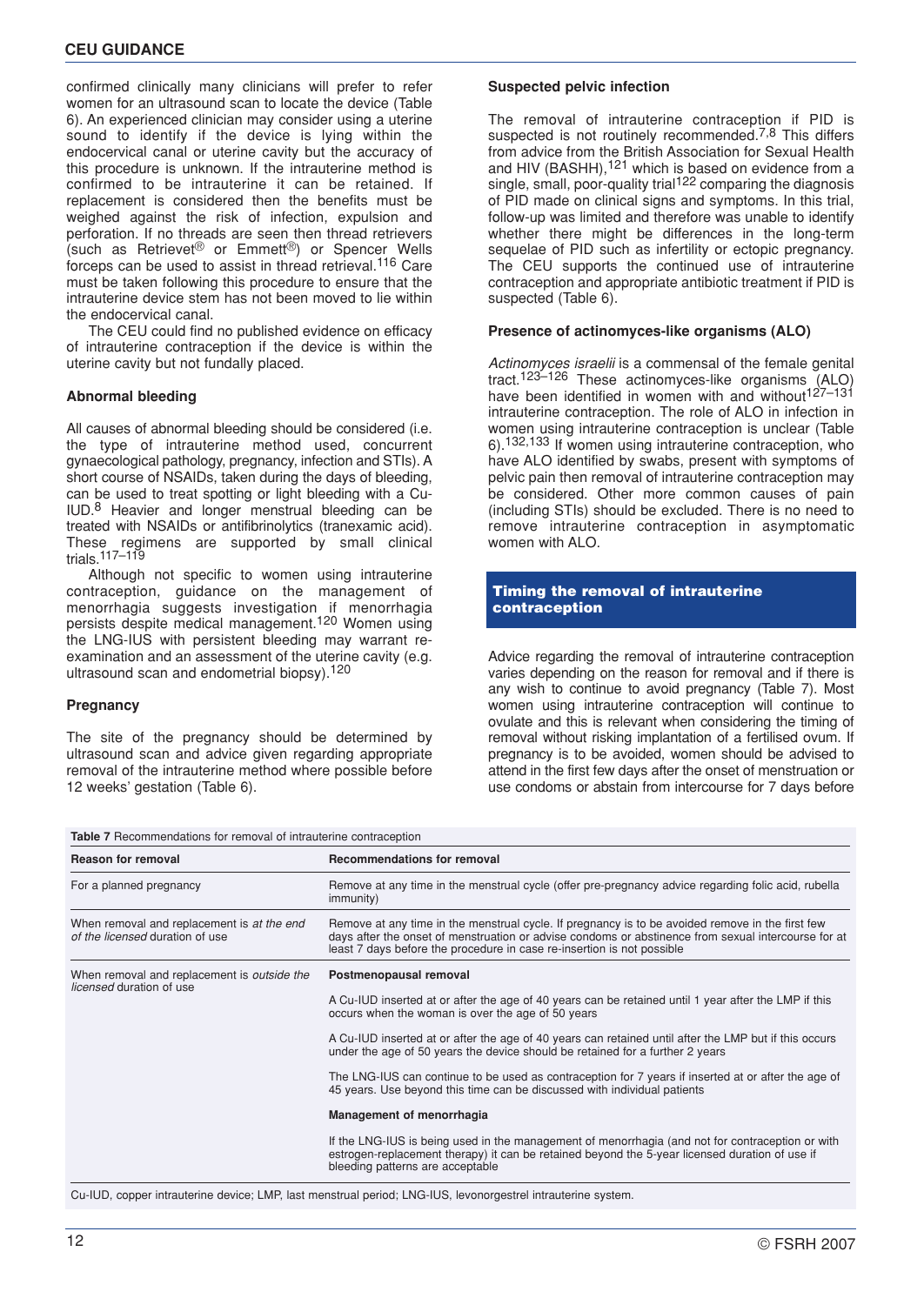removal of intrauterine contraception, even when reinsertion is planned. When intercourse has occurred in the preceding 7 days, the need for removal and use of emergency hormonal contraception should be discussed (Table 7).

#### **The cost effectiveness of intrauterine contraception**

Increasing the uptake of LARC methods such as Cu-IUDs or the LNG-IUS can reduce the number of unintended pregnancies.4 The long-term use of intrauterine contraception is highly cost effective.4 Intrauterine contraception is more cost effective than combined oral contraception (even at 1 year of use) or progestogen-only injectables.

#### **References**

- 1 Faculty of Family Planning and Reproductive Health Care Clinical Effectiveness Unit. FFPRHC Guidance (April 2006). Emergency contraception. *J Fam Plann Reprod Health Care* 2006; **32**: 121–128.
- 2 Faculty of Family Planning and Reproductive Health Care Clinical Effectiveness Unit. FFPRHC Guidance (January 2004). The copper intrauterine device as long-term contraception. *J Fam Plann Reprod Health Care* 2004; **30**: 29–42.
- 3 Faculty of Family Planning and Reproductive Health Care Clinical Effectiveness Unit. FFPRHC Guidance (April 2004). The levonorgestrel-releasing intrauterine system (LNG-IUS) in contraception and reproductive health. *J Fam Plann Reprod Health Care* 2004; **30**: 99–109.
- 4 National Institute for Health and Clinical Excellence (NICE). Long-acting reversible contraception: the effective and appropriate use of long-acting reversible contraception. 2005. http://www.nice.org.uk/pdf/CG030fullguideline.pdf [Accessed 12 October 2007].
- 5 World Health Organization. *Medical Eligibility Criteria for Contraceptive Use* (3rd edn). 2004. http://who.int/ reproductive-health/publications/mec/index.htm [Accessed 12 October 2007].
- 6 Faculty of Family Planning and Reproductive Health Care Clinical Effectiveness Unit. *UK Medical Eligibility Criteria for Contraceptive Use* (*UKMEC 2005–2006*). 2006. http://www.fsrh.org/admin/uploads/298\_UKMEC\_200506.pdf [Accessed 12 October 2007].
- 7 World Health Organization. *Selected Practice Recommendations for Contraceptive Use* (2nd edn). 2005. http://www.who.int/reproductive-health/publications/spr\_2/ index.html [Accessed 12 October 2007].
- 8 Faculty of Family Planning and Reproductive Health Care Clinical Effectiveness Unit. *UK Selected Practice Recommendations for Contraceptive Use.* 2002. http://www.fsrh.org/admin/uploads/Final%20UK%20recomme ndations1.pdf [Accessed 12 October 2007].
- Faculty of Family Planning and Reproductive Health Care of the Royal College of Obstetricians and Gynaecologists. Clinical Standards Committee. *Service Standards for Risk Management.* 2005. http://www.fsrh.org/admin/uploads/ ServiceStandardsRiskManagement.pdf [Accessed 12 October 2007].
- 10 LaMontagne DS, Fenton KA, Randall S, Anderson S, Carter P, The National Chlamydia Screening Steering Group. Establishing the National Chlamydia Screening Programme in England: results from the first full year of screening. *Sex Transm Infect* 2004; **80**: 335–341.
- 11 Scottish Intercollegiate Guidelines Network (SIGN). *Management of Genital Chlamydia trachomatis Infection* (SIGN Publication No. 42). 2002. http://www.sign.ac.uk/ guidelines/fulltext/42/index.html [Accessed 12 October 2007].
- 12 World Health Organization. *Sexually Transmitted and Other Reproductive Tract Infections.* 2005. http://www.who.int/ reproductive-health/publications/rtis\_gep/rtis\_gep.pdf [Accessed 12 October 2007].
- 13 Grimes D. Intrauterine device and upper-genital tract infection. *Lancet* 2000; **356**: 1013–1019.
- 14 Murray S, Hickey JB, Houang E. Significant bacteraemia associated with replacement of intrauterine contraceptive device. *Am J Obstet Gynecol* 1987; **156**: 698–700.
- 15 Cobbs CG. IUD and endocarditis. *Ann Intern Med* 1973; **78**: 451.
- 16 Rogers P, Mansour D, Mattinson A, O'Sullivan J. A collaboration clinic between contraception and sexual health services and an adult congenital heart disease. *J Fam Plann Reprod Health Care* 2007; **33**: 17–21.
- 17 Gould FK, Elliot TS, Foweraker J, Fulford M, Perry JD, Roberts GJ, *et al*. Guidelines for the prevention of endocarditis: report of the Working Party of the British Society for Antimicrobial Chemotherapy. *J Antimicrob Chemother* 2006; **57**: 1035–1042.
- Wilson W, Taubert KA, Gewitz M, Lockhart PB, Baddour LM, Levison M, *et al.* Prevention of infective endocarditis. Guidelines from the American Heart Association. A Guideline from the American Heart Association Rheumatic Fever, Endocarditis, and Kawasaki Disease Committee, Council on Cardiovascular Disease in the Young, and the Council on Clinical Cardiology, Council on Cardiovascular Surgery and Anesthesia, and the Quality of Care and Outcomes Research Interdisciplinary Working Group. *Circulation* 2007; **116**: 1736–1754..
- 19 *British National Formulary*, Vol. 52. 2006. http://www.bnf.org [Accessed 12 October 2007].
- 20 Dannemiller Memorial Educational Foundation. *The Contraception Report, Modern IUDs Part 2*, Grimes DA (ed.), Vol. 9, No. 5. Totowa, NJ: Emron, 1998; 2–16.
- 21 Segal SJ, Alvarez-Sanchez F, Adejuwon CA, Brache de Mejia V, Leon P, Faundes A. Absence of chorionic gonadotrophin in sera of women who use intrauterine devices. *Fertil Steril* 1985; **44**: 214–218.
- 22 Stanford JB, Mikolajczyk RT. Mechanisms of action of intrauterine devices: update and estimation of postfertilization effects. *Am J Obstet Gynecol* 2002; **187**: 1699–1708.
- 23 Jonsson B, Landgren BM, Eneroth P. Effects of various IUDs on the composition of cervical mucus. *Contraception* 1991; **43**: 447–457.
- 24 Hagenfeldt K. Intrauterine contraception with the copper-T device. Effect on trace elements in the endometrium, cervical mucus and plasma. *Contraception* 1972; **6**: 37–54.
- 25 Ortiz ME, Croxatto MB. The mode of action of IUDs. *Contraception* 1987; **36**: 37–53.
- 26 Thonneau P, Almont T, de La Rochebrochard E, Maria B. Risk factors for IUD failure: results of a large multicentre casecontrol study. *Hum Reprod* 2006; **21**: 2612–2616.
- 27 Hagenfeldt K, Johannisson E, Brenner P. Intrauterine contraception with the copper-T device. 3. Effect upon endometrial morphology. *Contraception* 1972; **6**: 207–218.
- 28 Sheppard B. Endometrial morphological changes in IUD users: a review. *Contraception* 1987; **36**: 1–10.
- 29 Pakarinen PI, Lähteenmäki P, Lehtonen E, Reima I. The ultrastructure of human endometrium is altered by administration of intrauterine levonorgestrel. *Hum Reprod* 1998; **13**: 1846–1853.
- 30 Nilsson CG, Haukkamaa M, Vierola H, Luukkainen T. Tissue concentrations of levonorgestrel in women using a levonorgestrel-releasing IUD. *Clin Endocrinol* 1982; **17**: 529–536.
- 31 Critchley HOD, Wang H, Jones RL, Kelly RW, Drudy TA, Gebbie AE, *et al.* Morphological and functional features of endometrial decidualization following long-term intrauterine levonorgestrel delivery. *Hum Reprod* 1998; **13**: 1218–1224.
- 32 Jones RJ, Critchley HOD. Morphological and functional changes in human endometrium following intrauterine levonorgestrel delivery. *Hum Reprod* 2000; **15**: 162–172.
- 33 Pekonen F, Nyman T, Lahteenmaki P. Intrauterine progestin induces continuous insulin-like growth factor-binding protein production in humans. *J Clin Endocrinol Metab* 1992; **75**: 660–664.
- 34 Silverberg SG, Haukkamaa M, Arko H. Endometrial morphology during long-term use of the levonorgestrelreleasing intrauterine devices. *Int J Gynecol Pathol* 1986; **5**: 235–241.
- 35 Yin M, Zhu P, Luo H, Xu R. The presence of mast cells in the human endometrium pre- and post-insertion of intrauterine devices. *Contraception* 1993; **48**: 245–254.
- 36 Barbosa I, Bakos O, Olsson S, Odling V, Johansson DB. Ovarian function during use of a levonorgestrel-releasing IUD. *Contraception* 1990; **42**: 51–66.
- 37 Kurunäki H, Toivonen J, Lähteenmäki PLA, Luukkainen T. Pituitary and ovarian function and clinical performance during the use of a levonorgestrel-releasing intracervical contraceptive device. *Contraception* 1984; **29**: 31–43.
- 38 Nilsson CG, Lähteenmäki PLA, Luukkainen T. Ovarian function in amenorrheic and menstruating users of a levonorgestrel-releasing intrauterine device. *Fertil Steril* 1984; **41**: 52–55.
- 39 Ratsula K, Toivonen J, Lähteenmäki P, Luukkainen T. Plasma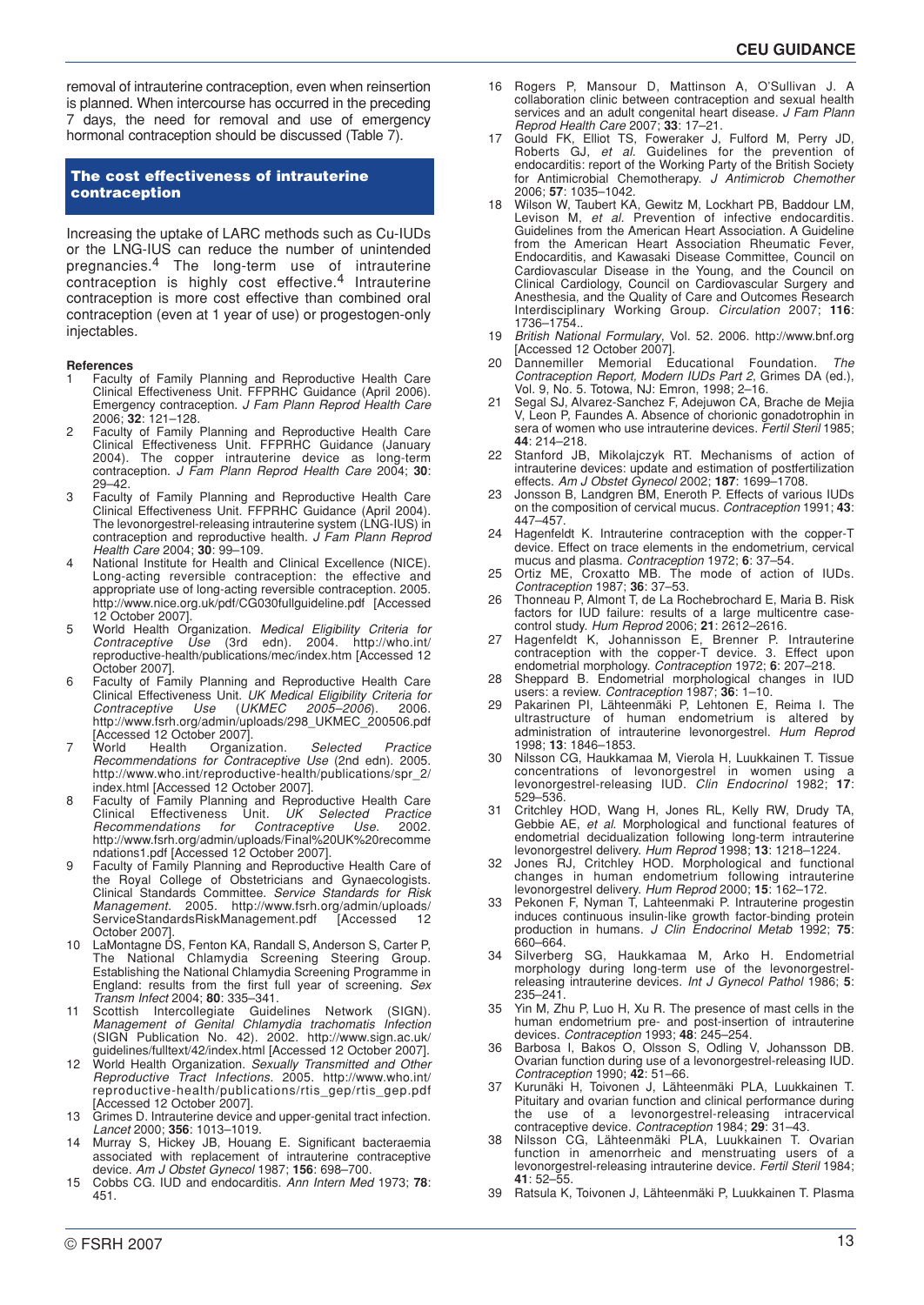levonorgestrel levels and ovarian function during the use of a levonorgestrel-releasing intracervical contraceptive device. *Contraception* 1989; **39**: 195–204.

- 40 Kulier R, Helmerhorst FM, O'Brien P, Usher-Patel M, d'Arcangues C. Copper containing, framed intra-uterine devices for contraception. *Cochrane Database Syst Rev* 2006; **3**: CD005347.
- 41 Kulier R, O'Brien P, Helmerhorst F, Usher-Patel M, D'Arcangues C. Copper containing, framed intra-uterine devices for contraception. *Cochrane Database Syst Rev* 2007; (4): CD005347.
- 42 French R, van Vliet H, Cowan F, Mansour D, Morris S, Hughes D, *et al.* Hormonally impregnated intrauterine systems (IUSs) versus other forms of reversible contraceptives as effective methods of preventing pregnancy. *Cochrane Database Syst Rev* 2004; **3**: CD001776.
- 43 French RS, Cowan FM, Mansour DJA, Morris S, Procter T Hughes D, *et al*. Implantable contraceptives (subdermal implants and hormonally impregnated intrauterine systems) versus other forms of reversible contraceptives: two systematic reviews to assess relative effectiveness, acceptability, tolerability and cost-effectiveness. *Health Technol Assess* 2000; **4**: i–vi, 1–107.
- 44 Sivin I, Diaz J, Alvarez F, Branche V, Diaz S, Pavez M, *et al*. Four-year experience in a randomized study of the Gyne T 380 Slimline and the Standard Gyne T 380 intrauterine copper devices. *Contraception* 1993; **47**: 37–42.
- 45 Van Kets HE, Van der Pas H, Delbarge W, Thiery M. A randomized comparative study of the TCu380A and Cu-Safe 300 IUDs. *Adv Contracept* 1995; **11**: 123–129.
- 46 Cole LP, Potts DM, Aranda C, Behlilovic B, El-Sayed E, Moreno J, *et al*. An evaluation of the TCu 380Ag and the Multiload Cu375. *Fertil Steril* 1985; **43**: 214–217.
- 47 Sastrawinata S, Farr G, Prihadi SM, Hutapea H, Anwar M, Wahyudi I, *et al.* A comparative clinical trial on the TCu 380A, Lippes Loop D and Multiload in Indonesia. *Contraception* 1991; **44**: 141–154.
- 48 UNDP/UNFPA/WHO/World Bank Special Programme of Research, Development and Research Training in Human Reproduction HRP. A randomized multicentre trial of the Multiload 375 and TCu 380A IUDs in parous women: threeyear results. *Contraception* 1994; **49**: 543–549.
- 49 Haugan T, Skjeldestad FE, Halvorsen LE, Kahn H. A randomized trial on the clinical performance of Nova T380 and Gyne T380 Slimline copper IUDs. *Contraception* 2007: **75**: 171–176.
- 50 IUD Technical Review Committee. IUD Technical Review Committee Meeting Report (Draft). Geneva, Switzerland: World Health Organization, 2006.
- 51 Newton J, Tacchi D. Long-term use of copper intrauterine devices. A Statement from the Medical Advisory Committee of the Family Planning Association and the National Association of Family Planning Doctors. *Lancet* 1990; **335**: 1322–1323.
- 52 United Nations Development Programme/United Nations Population Fund/World Health Organization/World Bank/Special Programme of Research DaRTiHR. Long-term reversible contraception. Twelve years of experience with the TCu380A and TCu220C. *Contraception* 1997; **56:** 341–352.
- 53 Schering Health Care Ltd. *Mirena: Summary Product Characteristics* (*SPCs*). 2002. http://www.medicines.org.uk [Accessed 12 October 2007].
- 54 Tacchi D. Long-term use of copper intrauterine devices. *Lancet* 1990; 336: 182.
- 55 Sivin I, Stern J, Coutinho E, Mattos CER, el Mahgoub S, Diaz S, *et al*. Prolonged intrauterine contraception: a seven-year randomized study of the levonorgestrel 20 mcg/day (LNg 20) and the copper T380 Ag IUDs. *Contraception* 1991; **44**: 473–480.
- 56 Díaz J, Faúndes A, Díaz M, Marchi N. Evaluation of the clinical performance of a levonorgestrel-releasing IUD, up to seven years of use, in Campinas, Brazil. *Contraception* 1993; **47:** 169–175.
- 57 Faculty of Family Planning and Reproductive Health Care Clinical Effectiveness Unit. FFPRHC Guidance (January 2005). Contraception for women aged over 40 years. *J Fam Plann Reprod Health Care* 2005; **31**: 51–64.
- 58 Harrison-Woolrych M, Ashton J, Coulter D. Uterine perforation on intrauterine device insertion: is the incidence higher than previously reported? *Contraception* 2003; **67**: 53–56.
- 59 World Health Organization (WHO). *Mechanism of Action, Safety and Efficacy of Intrauterine Devices* (WHO Technical Report Series No. 753). Geneva, Switzerland: WHO, 1987; 1–91.
- 60 Caliskan E, Öztürk N, Dilbaz BÖ, Dilbaz S. Analysis of risk factors associated with uterine perforation by intrauterine devices. *Eur J Contracept Reprod Health Care* 2003; **8**: 150–155.
- 61 Zhou L, Harrison-Woolrych M, Coulter DM. Use of the New

Zealand Intensive Medicines Monitoring Programme to study the levonorgestrel-releasing intrauterine device (Mirena). *Pharmacoepidemiol Drug Saf* 2003; **12**: 371–377.

- 62 Sivin I, Stern J. Health during prolonged use of levonorgestrel 20 mg/d and the copper TCu 380Ag intrauterine contraceptive devices: a multicenter study. *Fertil Steril* 1994; **61**: 70–77.
- 63 Wu S, Hu J, Wildemeersch D. Performance of the frameless GyneFix and the TCu380A IUDs in a 3-year multicenter, randomized, comparative trial in parous women. randomized, comparative trial in parous women. *Contraception* 2000; **61**: 91–98.
- 64 Department of Reproductive Health and Research including UDNP/UNFPA/WHO/World Bank Special Programme of Research, Development and Research Training in Human Reproduction. *Annual Technical Report 2002*. Geneva, Switzerland: World Health Organization, 2002.
- 65 Department of Reproductive Health and Research including UDNP/UNFPA/WHO/World Bank Special Programme of Research, Development and Research Training in Human Reproduction. *Annual Technical Report 2003*. Geneva, Switzerland: World Health Organization, 2003.
- 66 Luukkainen T, Allonen H, Lahteenmaki.P, Nilsson CG, Haukkamaa M, Toivonen J. Five years' experience with levonorgestrel-releasing IUDs. *Contraception* 1986; **33**: 139–148.
- 67 Andersson K, Odlind V, Rybo G. Levonorgestrel-releasing and copper-releasing (Nova T) IUDs during five years of use: a randomized comparative trial. *Contraception* 1994; **49**: 56–72.
- Xiong X, Buekens P, Wollast E. IUD use and the risk of ectopic pregnancy: a meta-analysis of case-control studies. *Contraception* 1995; **52**: 23–34.
- 69 Mishell DR Jr. Intrauterine devices: mechanisms of action, safety, and efficacy. *Contraception* 1998; **58**: 45S–53S.
- 70 World Health Organization. A multinational case-control study of ectopic pregnancy. *Clin Reprod Fertil* 1985; **3**: 131–143.
- 71 Sivin I. Dose and age-dependent ectopic pregnancy risks with intrauterine contraception. *Obstet Gynecol* 1991; **78**: 291–298.
- 72 Wilson JC. A prospective New Zealand study of fertility after removal of copper intrauterine contraceptive devices for conception and because of complications: a four-year study. *Am J Obstet Gynecol* 1989; **160**: 391–396.
- 73 Hubacher D, Lara-Ricalde R, Taylor DJ, Guerra-Infante F, Guzman-Rodriguez R. Use of copper intrauterine devices and the risk of tubal infertility among nulligravid women. *N Engl J Med* 2001; **345**: 561–567.
- Wessey MP, Lawless M, McPherson K, Yeates D. Fertility after stopping use of intrauterine contraceptive device. *BMJ* 1983; **286**: 106.
- 75 Doll H, Vessey M, Painter R. Return of fertility in nulliparous women after discontinuation of the intrauterine device: comparison with women discontinuing other methods of contraception. *Br J Obstet Gynaecol* 2001; **108**: 304–314.
- 76 Grimes DA. Intrauterine devices and infertility: sifting through the evidence. *Lancet* 2001; **358**: 6–7.
- 77 Belhadj H, Sivin I, Diaz S, Pavez M, Tejada AS, Brache V, *et al.* Recovery of fertility after use of the levonorgestrel 20 mcg/d or Copper T 380 Ag intrauterine device. *Contraception* 1986; 34: 261–267.
- 78 Sivin I, Stern J, Diaz S, Pavez M, Alvarez F, Brache V, *et al*. Rates and outcomes of planned pregnancy after use of Norplant capsules, Norplant II rods, or levonorgestrel releasing or copper TCu 380Ag intrauterine contraceptive devices. *Am J Obstet Gynecol* 1992; **166:** 1208–1213.
- Andersson K, Batar I, Rybo G. Return to fertility after removal of a levonorgestrel-releasing intrauterine device and Nova-T. *Contraception* 1992; **46**: 575–584.
- 80 Farley TM, Rosenberg MJ, Rowe PJ, Chen JH, Meirik O. Intrauterine contraceptive devices and pelvic inflammatory disease: an international perspective. *Lancet* 1992; **339**: 785–788.
- 81 Toivonen J, Luukkainen T, Allonen H. Protective effect of intrauterine release of levonorgestrel on pelvic infection: three years experience of levonorgestrel- and copper-releasing intrauterine devices. *Obstet Gynecol* 1991; **77**: 261–264.
- 82 Faundes A, Segal SJ, Adejuwon CA, Brache V, Leon P, Alvarez-Sanchez F. The menstrual cycle in women using an intrauterine device. *Fertil Steril* 1980; **34**: 427–430.
- 83 Nygren KG, Johansson EDB. Premature onset of menstrual bleeding during ovulatory cycles in women with an intrauterine contraceptive device. *Am J Obstet Gynecol* 1973; **117**: 971–975.
- 84 McGavigan CJ, Dockery P, Metaxa-Mariatou V, Campbell D, Stewart CJR, Cameron IT, *et al*. Hormonally mediated disturbance of angiogenesis in the human endometrium after exposure to intrauterine levonorgestrel. *Hum Reprod* 2003; **18**: 77–84.
- 85 Skinner JL, Riley SR, Gebbie AE, Glasier AF, Critchley HOD. Regulation of matrix metalloproteinase-9 in endometrium during the menstrual cycle and following administration of intrauterine levonorgestrel. *Hum Reprod* 1999; **14**: 793–799.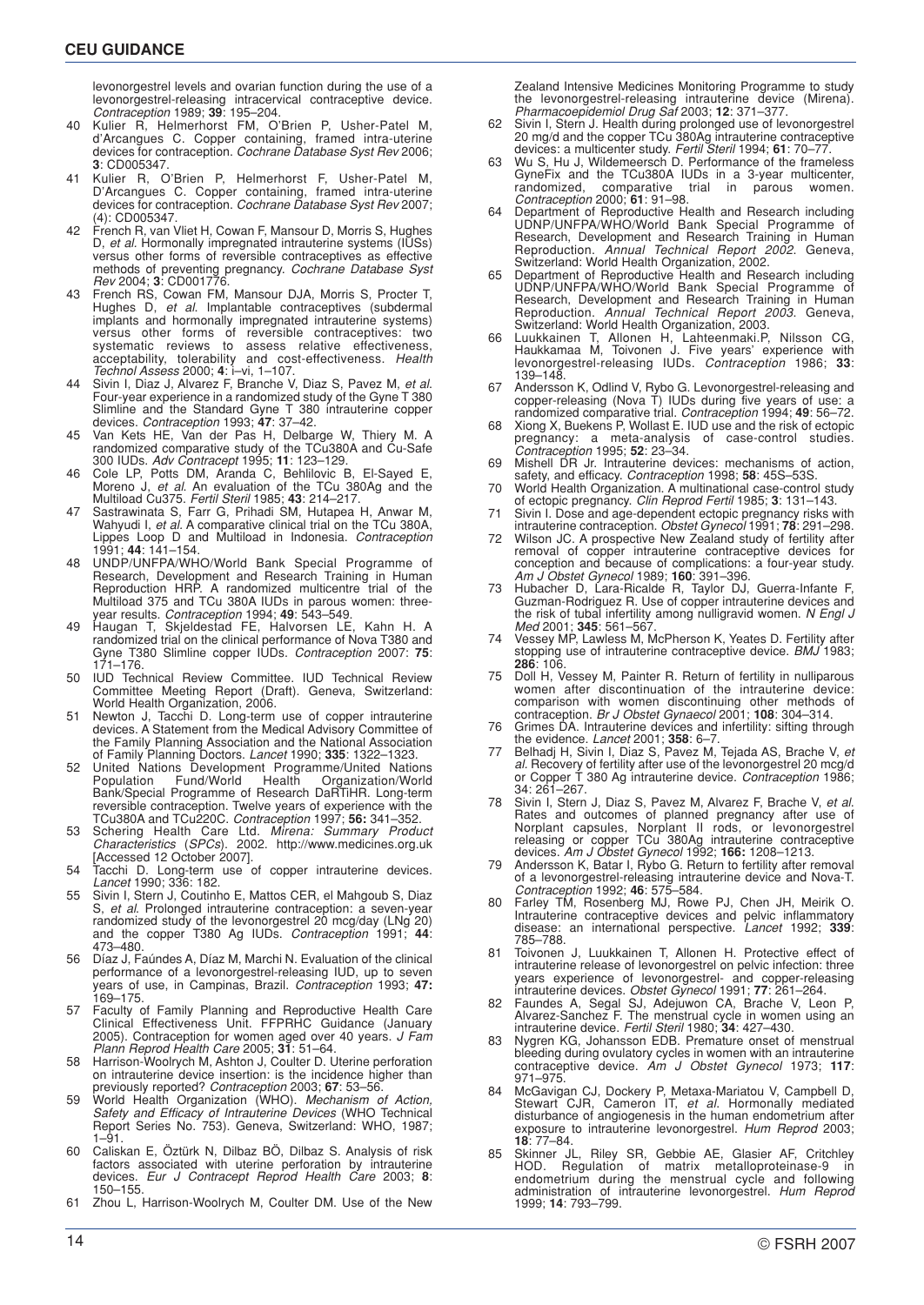- 86 Crosignani PG, Vercellini P, Mosconi P, Oldani S, Cortesi I, De Giorgi O. A levonorgestrel-releasing intrauterine device versus hysteroscopic endometrial resection in the treatment of dysfunctional uterine bleeding. *Obstet Gynecol* 1997; **90**: 257–263.
- 87 Cox M, Tripp J, Blacksell S. Clinical performance of the Nova T380 intrauterine device in routine use by the UK Family Planning and Reproductive Health Research Network: 5-year report. *J Fam Plann Reprod Health Care* 2002; **28**: 69–72.
- 88 Robinson GE, Bounds W, Kubba AA, Adams J, Guillebaud J. Functional ovarian cysts associated with the levonorgestrel releasing intrauterine device. *Br J Fam Plann* 1989; **14**: 132.
- 89 Irvine GA, Campbell-Brown MB, Lumsden MA, Heikkilä A, Walker JJ, Cameron IT. Randomised comparative trial of the levonorgestrel intrauterine system and norethisterone for treatment of idiopathic menorrhagia. *Br J Obstet Gynaecol* 1998; **105**: 592–598.
- 90 Andersson JK, Rybo G. Levonorgestrel-releasing intrauterine device in the treatment of menorrhagia. *Br J Obstet Gynaecol* 1990; **97**: 690–694.
- 91 Lethaby AE, Cooke I, Rees M. Progesterone or progestogenreleasing intrauterine systems for heavy menstrual bleeding. *Cochrane Database Syst Rev* 2005; **4**: CD002126.
- 92 Grigorieva V, Chen-Mok M, Tarasova M, Mikhailov A. Use of a levonorgestrel-releasing intrauterine system to treat bleeding related to uterine leiomyomas. *Fertil Steril* 2003; **79**: 1194–1198.
- 93 Mercorio F, De Simone R, Di Spiezio Sardo A, Cerrota G, Bifulco G, Vanacore F, *et al.* The effect of a levonorgestrelreleasing intrauterine device in the treatment of myoma-related menorrhagia. *Contraception* 2003; **67**: 277–280.
- 94 Raudaskoski T, Tapanainen J, Tomás E, Luotola H, Pekonen F, Ronni-Sivula H, *et al.* Intrauterine 10 microg and 20 microg levonorgestrel systems in postmenopausal women receiving oral oestrogen replacement therapy: clinical, endometrial and metabolic response. *Br J Obstet Gynaecol* 2002; **109**: 136–144.
- 95 Andersson K, Mattsson L, Rybo G, Stadberg E. Intrauterine release of levonorgestrel: a new way of adding progestogen in hormone replacement therapy. *Obstet Gynecol* 1992; **79**: 963–967.
- 96 Nilsson CG, Luukkainen T, Diaz J, Allonen H. Clinical performance of a new levonorgestrel-releasing intrauterine device. A randomized comparison with a Nova-T-copper device. *Contraception* 1982; **25**: 345–356.
- 97 Fedele L, Bianchi S, Zanconato G, Portuese A, Raffaelli R. Use of a levonorgestrel-releasing intrauterine device in the treatment of rectovaginal endometriosis. *Fertil Steril* 2001; **75**: 485–488.
- Vercellini P, Frontino G, De Giorgi O, Aimi G, Zaina B, Crosignani PG. Comparison of a levonorgestrel-releasing intrauterine device versus expectant management after conservative surgery for symptomatic endometriosis: a pilot study. *Fertil Steril* 2003; **80**: 305–309.
- 99 Hubacher D, Grimes DA. Noncontraceptive health benefits of intrauterine devices: a systematic review. *Obstet Gynecol Surv* 2002; **57**: 120–128.
- 100 Hubacher D, Reyes V, Lillo S, Zepeda A, Chen P, Croxatto H. Pain from copper intrauterine device insertion: randomized trial of prophylactic ibuprofen. *Am J Obstet Gynecol* 2006; **195**: 1272–1277.
- 101 Harrison-Woolrych M, Zhou L, Coulter D. Insertion of intrauterine devices: a comparison of experience with Mirena and Multiload Cu 375 during post-marketing monitoring in New Zealand. *N Z Med J* 2003; **116**: U538.
- 102 Faculty of Family Planning and Reproductive Health Care. *Training Requirements for Doctors Wishing to Obtain the Letter of Competence in Intrauterine Techniques* (LoC IUT). 2006. http://www.fsrh.org/admin/uploads/FormT.pdf [Accessed 12 October 2007].
- 103 Royal College of Nursing (RCN). *Fitting Intrauterine Devices: Training Guidance for Nurses* (Publication Code 002 063). London, UK: RCN, 2003.
- 104 Royal College of Obstetricians and Gynaecologists (RCOG). *Gynaecological Examinations: Guidelines for Specialist Practice*. London, UK: RCOG Press, 2002; 1–31.
- 105 Faculty of Family Planning and Reproductive Health Care. *Service Standards for Resuscitation in Sexual Health Services.* 2006. http://www.fsrf.org/admin/uploads/ Service StandardsResuscitationSHServices.pdf [Accessed 12 October 2007].
- 106 Goldstuck ND, Mathews ML. A comparison of the actual and expected pain response following insertion of an intrauterine contraceptive device. *Clin Reprod Fertil* 1985; **3**: 65–71.
- 107 Rabin JM, Spitzer M, Dwyer AT, Kaiser IH. Topical anesthesia for gynecologic procedures. *Obstet Gynecol* 1989; **73**: 1040–1044.
- 108 Tolcher R. Intrauterine techniques: contentious or consensus

opinion? *J Fam Plann Reprod Health Care* 2003; **29**: 21–24. 109 Hubacher D, Reyes V, Lillo S, Pierre-Louis B, Zepeda A, Chen

- PL, *et al*. Preventing copper intrauterine device removals due to side effects among first-time users: randomized trial to study the effect of prophylactic ibuprofen. *Hum Reprod* 2006; **21**: 1467–1472.
- 110 Kasliwal AP, Webb A. Intrauterine device insertions: setting our standards. *J Fam Plann Reprod Health Care* 2002; **28**: 157–158.
- 111 International Planned Parenthood Federation. International Medical Advisory Panel. Statement on intrauterine devices. *IPPF Medical Bulletin* 1995; **29**.
- 112 Faculty of Family Planning and Reproductive Health Care of the Royal College of Obstetricians and Gynaecologists. *Service Standards for Record Keeping.* 2005. http://www.fsrh.org/admin/uploads/ServiceStandardsRecord Keeping.pdf [Accessed 12 October 2007].
- 113 fpa (Family Planning Association). *Your Guide to the IUD*. 2006. http://www.fpa.org.uk/attachments/published/152/PDF %20IUD%20October%202007.pdf [Accessed 12 October 2007].
- 114 fpa (Family Planning Association). *Your Guide to the IUS.* 2006. http://www.fpa.org.uk/attachments/published/154/PDF %20IUS%20October%202007.pdf [Accessed 12 October 2007].
- 115 Chi I, Feldblum PJ, Rogers SM. IUD-related uterine perforation: an epidemiologic analysis of a rare event using an international dataset. *Contracept Deliv Syst* 1984; **5**: 123–130.
- 116 Bounds W, Hutt S, Kubba A, Cooper K, Guillebaud J, Newman GB. Randomised comparative study in 217 women of three disposable plastic IUCD thread retrievers. *Br J Obstet Gynaecol* 1992; **99**: 915–919.
- 117 Ylikorkala O, Viinikka L. Comparison between antifibrinolytic and antiprostaglandin treatment in the reduction of increased menstrual blood loss in women with intrauterine contraceptive devices. *Br J Obstet Gynaecol* 1983; **90**: 78–83.
- 118 Davies AJ, Anderson AB, Turnbull AC. Reduction by naproxen of excessive menstrual bleeding in women using intrauterine devices. *Obstet Gynecol* 1981; **57**: 74–78.
- 119 Roy S, Shaw STJ. Role of prostaglandins in IUD-associated uterine bleeding- effects of a prostaglandin synthetase inhibitor (ibuprofen). *Obstet Gynecol* 1981; **58**: 101–106.
- 120 Royal College of Obstetricians and Gynaecologists (RCOG). *The Management of Menorrhagia in Secondary Care* (National Evidence-Based Clinical Guideline No. 5). London, UK: RCOG Press, 1999.
- 121 British Association for Sexual Health and HIV (BASHH). U*nited Kingdom National Guideline for the Management of Pelvic Inflammatory Disease.* 2005. http://www.bashh.org/ guidelines/2005/pid\_v4\_0205.pdf [Accessed 12 October 2007].
- 122 Altunyurt S, Demir N, Posaci C. A randomized controlled trial of coil removal prior to treatment of pelvic inflammatory disease. *Eur J Obstet Gynecol Reprod Biol* 2003; **107**: 81–84.
- 123 Lippes J. Pelvic actinomycosis: a review and preliminary look at prevalence. *Am J Obstet Gynecol* 1999; **180**: 265–269.
- 124 Valicenti JF Jr, Pappas AA, Graber CD, Williamson HO, Willis NF. Detection and prevalence of IUD-associated Actinomyces colonization and related morbidity. A prospective study of 69,925 cervical smears. *JAMA* 1982; **247**: 1149–1152.
- 125 Gupta PK. Intrauterine contraceptive devices: vaginal cytology pathologic changes and clinical implications. *Acta Cytol* 1982; **26**: 571–613.
- 126 Burkman RT, Damewood MT. Actinomyces and the intrauterine contraceptive device. In: Zatuchin GL, Goldsmith A, Sciarra JJ (eds), *PARFR Series on Fertility Regulation: Intrauterine Contraception-Advances and Future Prospects.* Philadelphia, PA: Harper and Row, 1985.
- 127 Austoker J. Cancer prevention in primary care: screening for cervical cancer. *BMJ* 1994; **309**: 241–248.
- 128 Persson E, Holmberg K, Dahlgren S, Nilsson L. *Actinomyces israelii* in the genital tract of women with and without intrauterine contraceptive devices. *Acta Obstet Gynecol Scand* 1983; **62**: 563–568.
- 129 Curtis EM, Pine L. Actinomyces in the vaginas of women with and without intrauterine contraceptive devices. *Am J Obstet Gynecol* 1981; **152**: 287–290.
- 130 Fiorino AS. Intrauterine contraceptive device-associated actinomycotic abscess and actinomyces detection on cervical smear. *Obstet Gynecol* 1996; **87**: 142–149.
- 131 Persson E, Holmberg K. A longitudinal study of *Actinomyces israelii* in the female genital tract. *Acta Obstet Gynecol Scand* 1984; **63**: 207–216.
- 132 Burkman RT. Intrauterine devices and pelvic inflammatory disease: evolving perspectives on the data. *Obstet Gynecol Surv* 1996; **51**: S35–S41.
- 133 Thiery M, Claeys G, Mrozowski B, Van Den Broecke R, Van Kets H, *et al.* Significance of colonization of the lower female genital tract with *Actinomyces israelii*. *IRCS Med Sci* 1986; **14**: 292–293.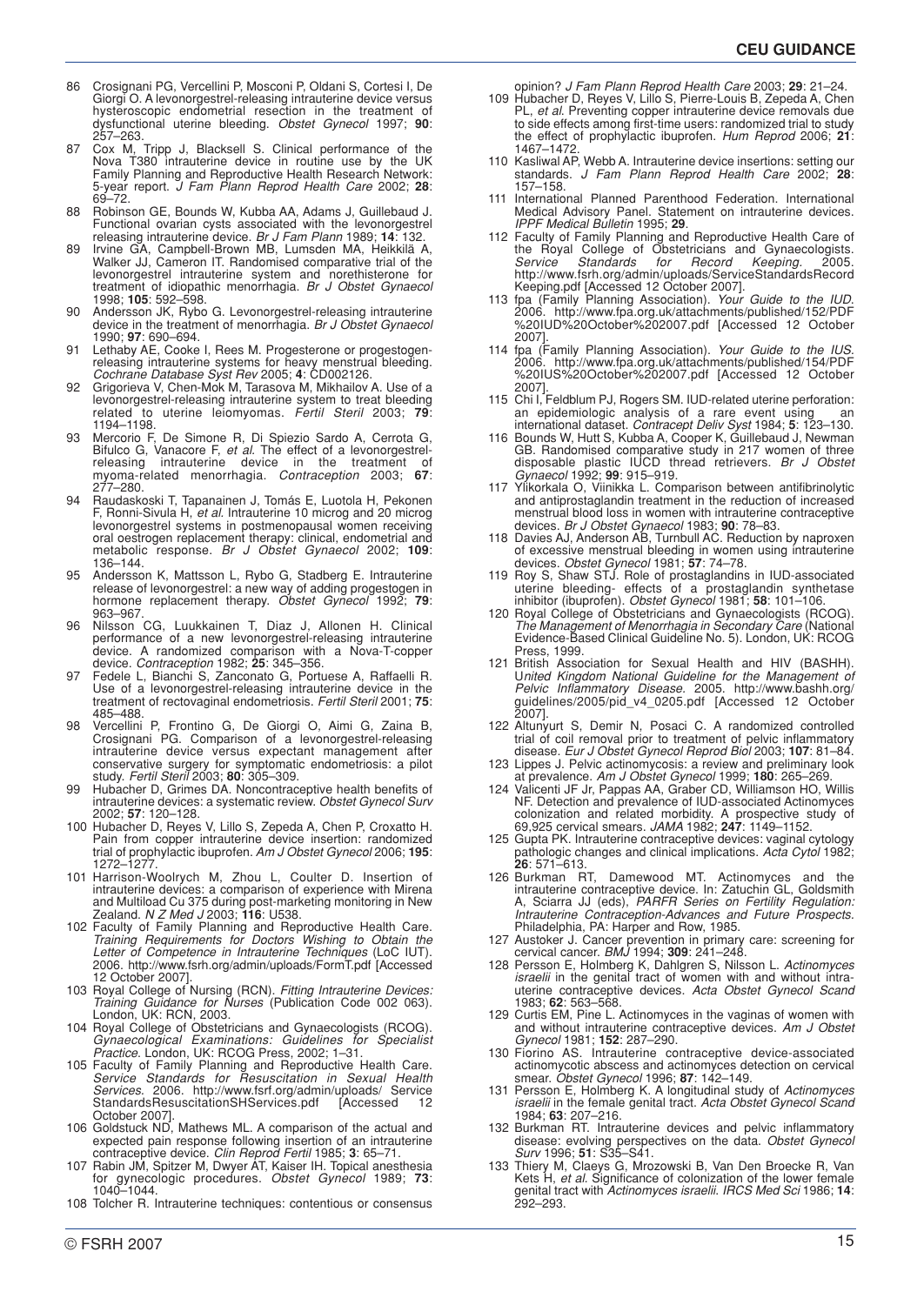### **APPENDIX: DEVELOPMENT OF CEU GUIDANCE**

This Guidance was developed by the Clinical Effectiveness Unit (CEU) (**Dr Susan Brechin**, Unit Director, **Ms Gillian Stephen** and **Ms Lisa Allerton**, Research Assistants) on behalf of the Faculty of Sexual and Reproductive Healthcare (FSRH) with a multidisciplinary group of health professionals comprising: **Dr Urszula Bankowska** (Consultant and Associate Director of Governance and Quality, The Sandyford Initiative, Glasgow); **Dr Jo Bibby** (FSRH Council Member and Consultant in Contraceptive and Sexual Health, Swansea NHS Trust); **Dr Ellie Birtley** (Associate Specialist in Contraception and Sexual Health, Ella Gordon Unit, St Mary's Hospital, Portsmouth); **Dr Caroline Boorer** (Lead Associate Specialist, Northumberland Care Trust); **Ms Kathy French** (Sexual Health Advisor, Royal College of Nursing, London); **Mrs Maggie Gormley** (Nurse Specialist in Contraception, London); **Dr Anja Guttinger** (Research Fellow, Reproductive Health Care, Dean Terrace Family Planning Clinic, Edinburgh); **Dr Sarah Hughes** (Consultant in Sexual and Reproductive Health Care, Victoria Health Centre, Nottingham); **Dr Meera Kishen** (Consultant in Family Planning and Reproductive Health Care, North Liverpool NHS and President of the FSRH); **Dr Noel Mack** (General Practitioner and Staff Grade Family Planning Doctor, Kemnay Medical Centre and Square 13, Aberdeen); **Dr Paul O'Brien** (Consultant, Westminster PCT, Westside Contraceptive Services, Raymede Clinic, London); **Dr Victoria Pickles** (Surgeon in Gynaecology and Reproductive Health, London); **Dr Karen Piegsa** (Consultant in Reproductive Health, Contraception Service, Carnegie Clinic, Dunfermline); **Dr Joanne Protheroe** (General Practitioner, National Primary Care Research and Development Centre, University of Manchester, Manchester); **Dr Sam Rowlands** (Freelance Specialist in Contraception and Reproductive Health and Visiting Senior Lecturer, Warwick Medical School, Warwick University); **Dr Alison Scott** (Consultant in Sexual and Reproductive Health Care, Dean Terrace Family Planning Clinic, Edinburgh); **Dr Fiona Sizmur,** Lead Associate Specialist, Department of Sexual Health, Winchester); **Dr Alison Vaughan** (Lead Associate Specialist, Bournemouth and Poole PCT, Dorset and FSRH Education Committee representative). Written feedback was received from our user representative, **Ms Toni Belfield** (Director of Information, fpa, London); from the FSRH Clinical Effectiveness Committee; and from two independent peer reviewers, **Dr Ian Milsom** (Professor and Consultant Gynaecologist, The Institute of Clinical Sciences, The Shalgrenska Academy, Göteburg University, Sweden) and **Dr Pekka Lahteenmaki** (Director, Microbicide Clinical Trials, Population Council, USA).

No competing interests were noted by members of the multidisciplinary group. Administrative support to the CEU team was provided by Mrs Tracey Chiverton.

CEU Guidance is developed in collaboration with the Clinical Effectiveness Committee of the FSRH. The CEU Guidance development process employs standard methodology and makes use of systematic literature review and a multidisciplinary group of professionals. The multidisciplinary group is identified by the CEU for their expertise in the topic area and typically includes clinicians working in family planning, sexual and reproductive health care, general practice, other allied specialities, and user representation. In addition, the aim is to include a representative from the FSRH Clinical Effectiveness Committee, the FSRH Education Committee and FSRH Council in the multidisciplinary group.

Evidence is identified using a systematic literature review and electronic searches are performed for: MEDLINE (CD Ovid version) (1996–2007); EMBASE (1996–2007); PubMed (1996–2007); The Cochrane Library (to 2007) and the US National Guideline Clearing House. The searches are performed using relevant medical subject headings (MeSH), terms and text words. The Cochrane Library is searched for systematic reviews, meta-analyses and controlled trials relevant to intrauterine contraception. Previously existing guidelines from the FSRH (formerly the FFPRHC), the Royal College of Obstetricians and Gynaecologists (RCOG), the World Health Organization and the British Association for Sexual Health and HIV, and reference lists of identified publications, are also searched. Similar search strategies have been used in the development of other national guidelines. Selected key publications are appraised using standard methodological checklists similar to those used by the National Institute for Health and Clinical Excellence (NICE). All papers are graded according to the Grades of Recommendations Assessment, Development and Evaluation (GRADE) system. Recommendations are graded as in the table below, using a scheme similar to that adopted by the RCOG and other guideline development organisations. The clinical recommendations within this Guidance are based on evidence whenever possible. Summary evidence tables are available on request from the CEU. An outline of the Guideline development process is given in the table on the inside back cover of this Guidance document. Feedback on Guidance documents should be directed to the CEU via e-mail (ceu.guidance@abdn.ac.uk).

| Level of evidence | <b>Evidence</b>                                                                                                 |  |
|-------------------|-----------------------------------------------------------------------------------------------------------------|--|
| la                | Evidence obtained from meta-analysis of randomised trials                                                       |  |
| Ib                | Evidence obtained from at least one randomised controlled trial                                                 |  |
| Ila               | Evidence obtained from at least one well-designed controlled study, without randomisation                       |  |
| Ilb               | Evidence obtained from at least one other type of well-designed quasi-experimental study                        |  |
| Ш                 | Evidence obtained from well-designed non-experimental descriptive studies, correlation studies and case studies |  |
| IV                | Evidence obtained from expert committee reports or opinions and/or clinical experience of respected authorities |  |

|   | <b>Grades of Recommendations</b>                                                                                                           |  |
|---|--------------------------------------------------------------------------------------------------------------------------------------------|--|
|   | Evidence based on randomised controlled trials                                                                                             |  |
| в | Evidence based on other robust experimental or observational studies                                                                       |  |
|   | Evidence is limited but the advice relies on expert opinion and has the endorsement of respected authorities                               |  |
|   | Good Practice Point where no evidence exists but where best practice is based on the clinical experience of the<br>multidisciplinary group |  |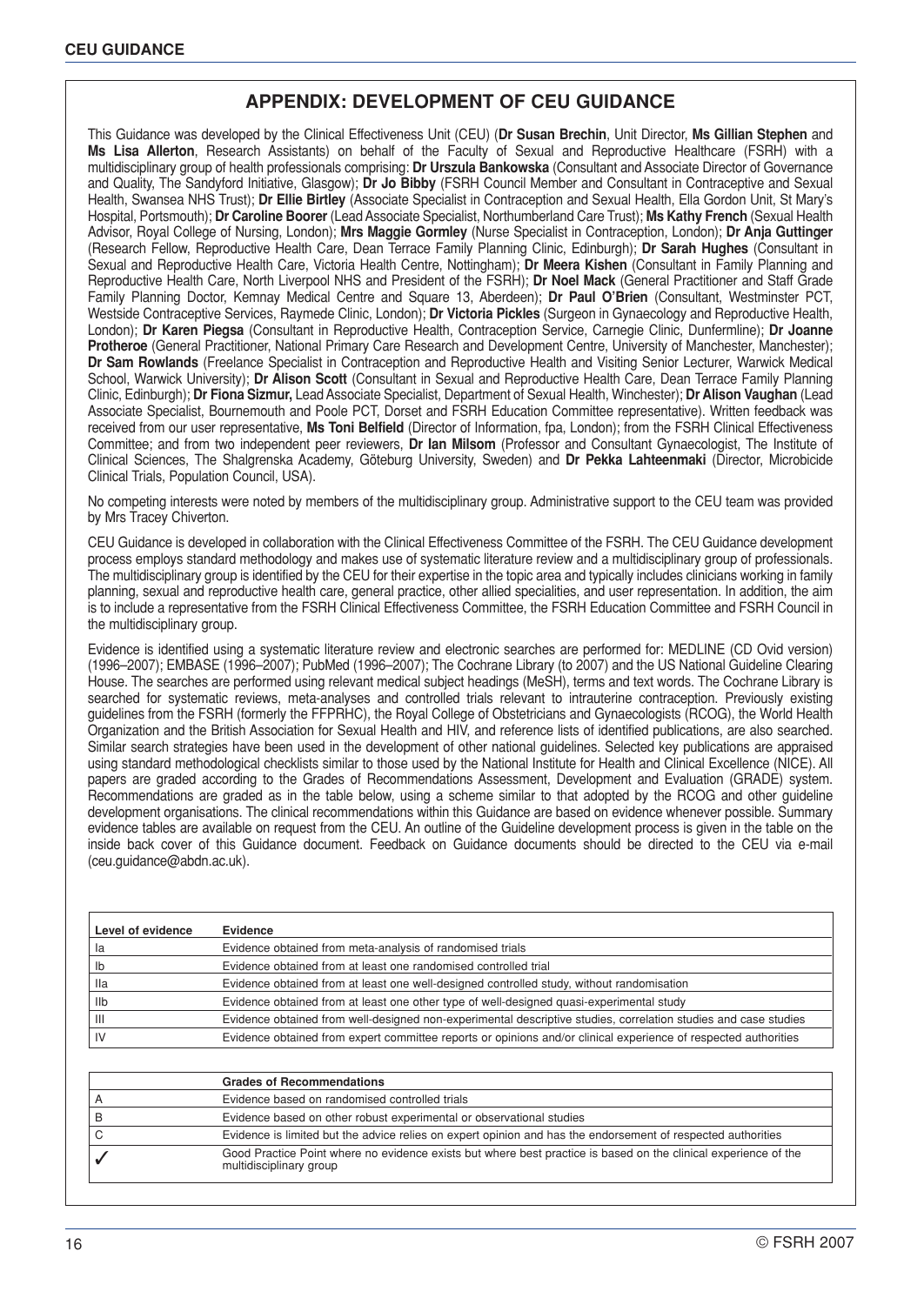## **SUMMARY POINTS: INTRAUTERINE CONTRACEPTION**

#### **CLINICAL ASSESSMENT**

- A clinical history (including sexual history) should be taken as part of the routine assessment for intrauterine contraception to assess suitability for use of the method.
- Women at *higher risk* of STIs (i.e. aged <25 years, or >25 years with a new sexual partner or more than one partner in the last year, or if their regular partner has other partners) should be tested for *Chlamydia trachomatis* (as a minimum) in advance of insertion. If results are unavailable before insertion then prophylactic antibiotics (at least to cover *C. trachomatis*) may be considered.

*NB. There is no indication to test or treat other lower genital tract organisms or delay insertion in asymptomatic women attending for insertion of intrauterine contraception.*

#### **POINTS TO COVER WHEN COUNSELLING PATIENTS**

*Health care professionals should counsel women to enable them to choose an intrauterine method based on medical eligibility and the woman's preference.*

- **Mode of action** of a Cu-IUD is to primarily to prevent fertilisation and the LNG-IUS is to prevent implantation.
- **Failure rates** at 5 years' use are low: less than 2% for Cu-IUDs (380 mm2) and less than1% for the LNG-IUS.
- **Uterine perforation** is uncommon (up to 2 per 1000 insertions).
- **Expulsion** occurs in around 1 in 20 women, is most common in the first year of use and particularly within 3 months of insertion.
- **Risk of ectopic pregnancy** is reduced when using intrauterine contraception when compared to using no contraception.
- There is no **delay in return to fertility** after removal of intrauterine contraception.
- There is a six-fold increase in risk of **pelvic infection** in the 20 days following insertion of intrauterine contraception but risk is the same as in the non-IUD-using population thereafter.
- **Bleeding and pain** are common causes of discontinuation. Spotting, light bleeding, heavy or prolonged bleeding is common in the first 3–6 months of Cu-IUD use. Irregular bleeding and spotting is common in the first 6 months after insertion of the LNG-IUS. By 1 year after LNG-IUS insertion amenorrhoea or oligomenorrhoea is usual.
- **Hormonal side effects** can be due to due to systemic absorption of progestogen but few women discontinue use of the LNG-IUS for this reason and discontinuation rates are not significantly different from Cu-IUD users.
- **Insertion procedure** and likely discomfort during and after intrauterine contraceptive insertion should be discussed with women and oral analgesia can be advised before insertion.

#### **TIMING OF INSERTION**

- A Cu-IUD can be inserted *at any time in the menstrual cycle* if it is reasonably certain the woman is not pregnant. A Cu-IUD will provide immediate contraceptive protection.
- The LNG-IUS can be inserted *at any time in the menstrual cycle* if it is reasonably certain the woman is not pregnant and the clinician is reasonably certain there has been no risk of conception. Unless the LNG-IUS is inserted within the first 7 days of the menstrual cycle, condoms or abstinence is advised for 7 days after insertion.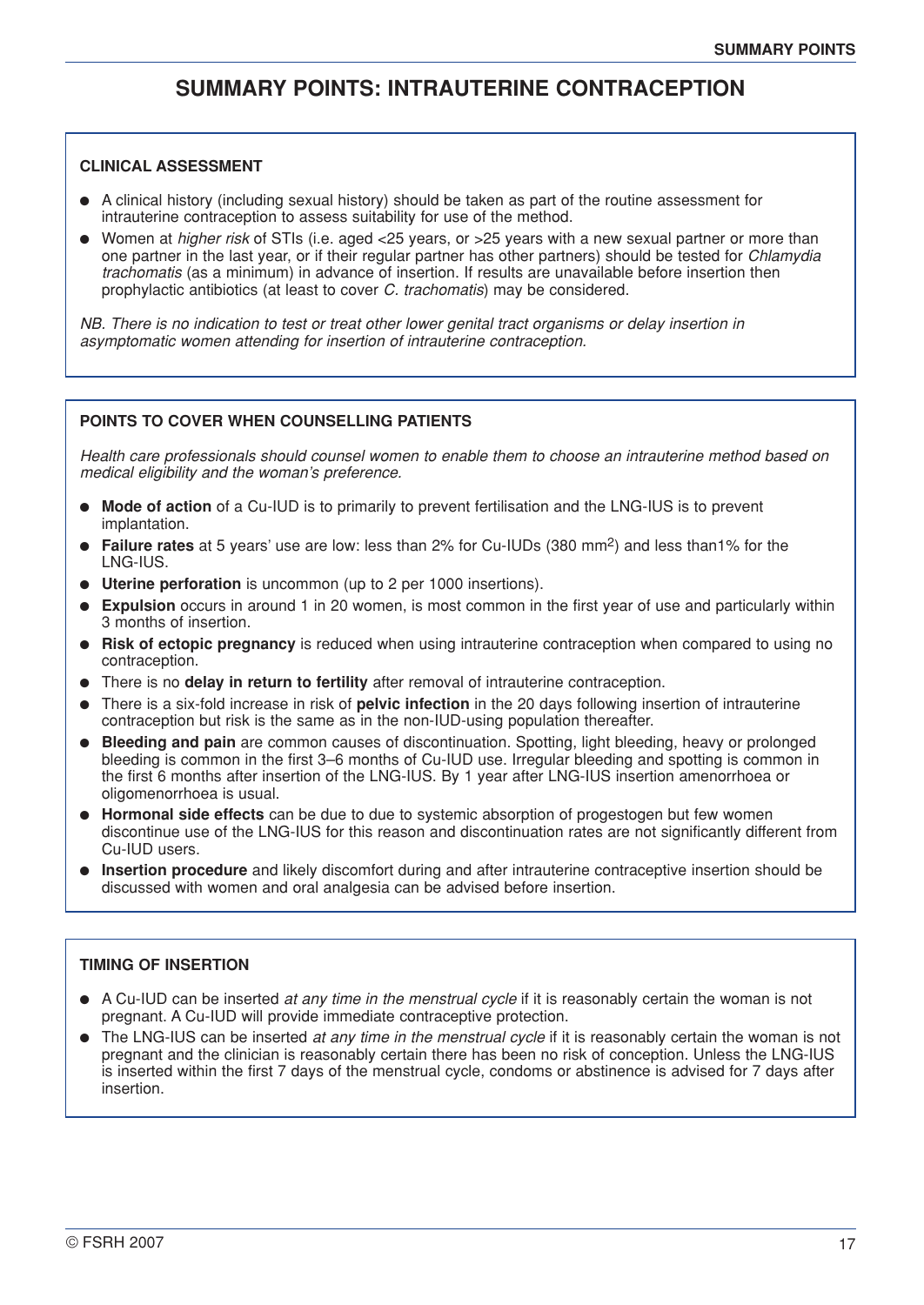#### **PROCEDURES FOR INSERTION**

- Clinicians who insert intrauterine contraceptive methods should be appropriately trained, maintain competence and attend regular updates in dealing with emergencies.
- Emergency equipment must be available in all settings where intrauterine contraception is being inserted and local referral protocols must be in place for women who require further medical input.
- An appropriate trained assistant should be present during insertion of intrauterine contraception.
- A bimanual pelvic examination should be performed before inserting intrauterine contraception.
	- Cleansing the ectocervix prior to insertion of intrauterine contraception has no proven benefit.
	- A 'no-touch' technique can be used when sounding the uterine cavity and inserting intrauterine contraception. If a 'no-touch' technique is used sterile gloves are not required.
	- The cervix should be stabilised with an appropriate forceps to allow assessment of the length of the uterine cavity and to ensure fundal placement of the device.
- The case notes should included appropriate documentation on pre- and post-insertion counselling, the insertion procedure and the type of device inserted.

#### **ONGOING MANAGEMENT**

- Women should be given information (oral and written) about the device inserted and duration of use.
- Women should be instructed on how to check for the intrauterine contraceptive and its threads and advised that if they are unable to feel them it may be that the device has been expelled. Alternative contraception should then be used until medical advice is sought.
- Women should be advised to seek medical help at any time if they develop symptoms of pelvic infection, pain, persistent menstrual abnormalities, missed period, non-palpable threads or if they can feel the stem of the device.
- A follow-up visit after the next menses or 3–4 weeks after insertion is recommended. Annual follow-up is not routinely recommended and women should attend if problems arise at any time.

*NB. Intrauterine methods do not protect against STIs and therefore women at higher risk of STIs (i.e. those aged <25 years, or aged >25 years with a new sexual partner, or more than one partner in the last year, or if their regular partner has other partners) should be advised to use condoms in addition to the intrauterine method.*

#### **CHOICE OF DEVICE**

- After counselling most women can choose between a Cu-IUD or the LNG-IUS since this choice is usually determined by the likely effects on menstrual bleeding pattern and duration of use.
- If a woman chooses a Cu-IUD then a device with the lowest failure rate and longest duration of use should be used first-line, namely the TCu380S (TT380 Slimline® or T-Safe TCu380A QuickLoad®) is the suggested device of choice.
- $\bullet$  If at insertion the TCu380S cannot be inserted because the cervical os is too tight another 380 mm<sup>2</sup> Cu-IUD is appropriate.
- If the uterine length at sounding is less than 6.5 cm, Cu-IUDs with a shorter stem or a frameless device may be used.
- There is no evidence comparing the use of different devices in nulliparous women and the TCu380S is the preferred IUD for these women also.
- A Cu-IUD inserted at age 40 years or over or an LNG-IUS inserted at age 45 years or over can be retained until 1 year after the last menstrual period if the woman is aged over 50 years (and for 2 years if she is aged under 50 years) or until contraception is no longer required.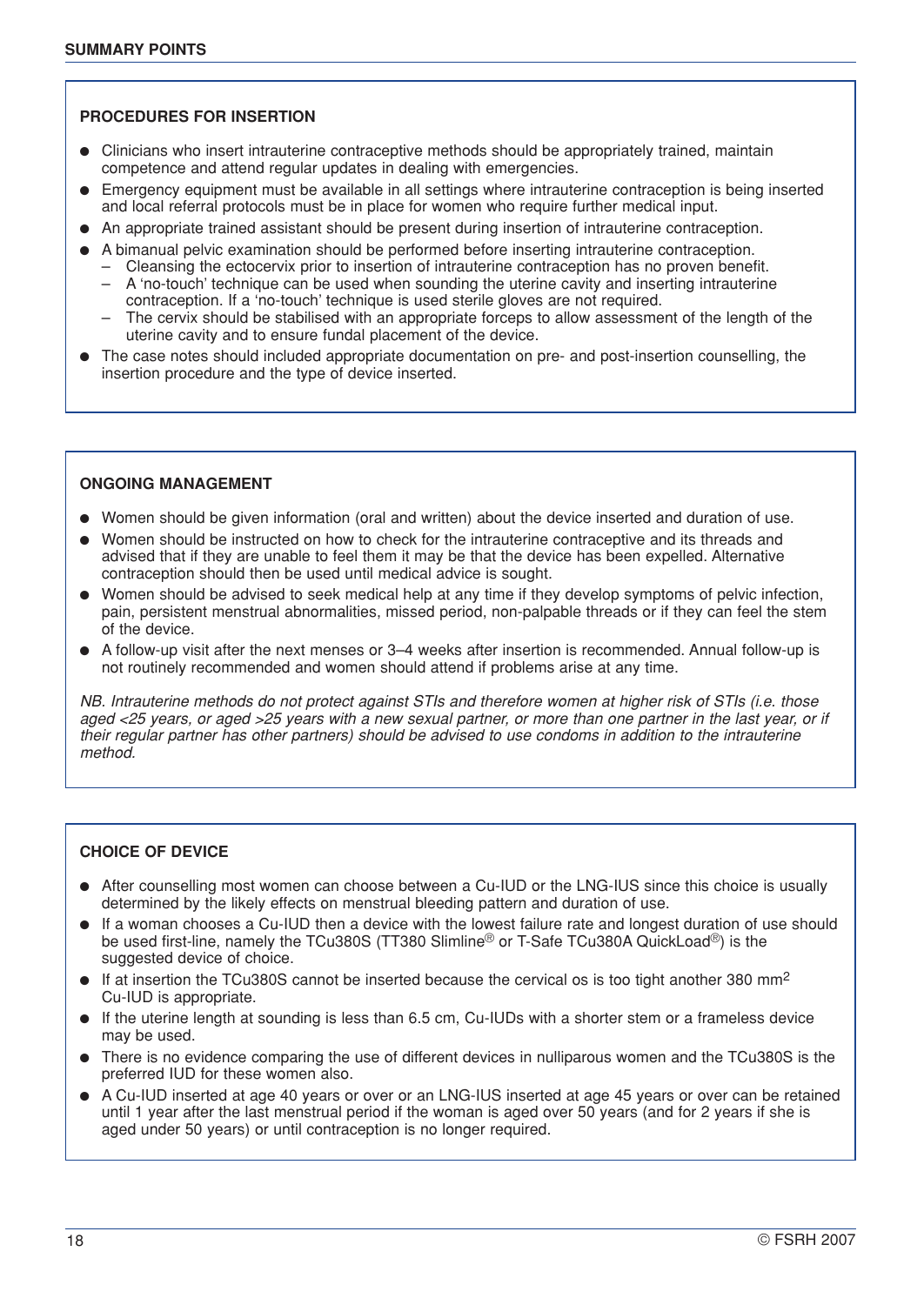## **Discussion Points for Intrauterine Contraception**

**The following discussion points have been developed by the FSRH Education Committee.**

#### **Discussion Points**

- 1 A patient attending for an early medical termination of pregnancy requests that a levonorgestrel intrauterine system (LNG-IUS) is fitted for her future method of contraception. What issues would you specifically need to discuss with her surrounding the timing of the insertion?
- 2 Discuss how you would explain the differences to a patient between a copper-bearing intrauterine device (Cu-IUD) and a LNG-IUS to a patient..
- 3 What are the key issues to discuss and record in the notes of a woman who wishes to have a Cu-IUD inserted?

## **Questions for Intrauterine Contraception**

**The following questions and answers have been developed by the FSRH Education Committee.**

|   | Indicate your answer by ticking the appropriate box for each question                                                                                    | <b>True</b> | <b>False</b> |
|---|----------------------------------------------------------------------------------------------------------------------------------------------------------|-------------|--------------|
|   | 1 A Cu-IUD or LNG-IUS can be fitted at any time in the menstrual cycle if the clinician can be<br>reasonably certain that there is no risk of pregnancy. |             |              |
|   | 2 A first-line Cu-IUD for contraceptive use should contain <300 mm <sup>2</sup> copper.                                                                  |             |              |
| 3 | Cu-IUDs primarily work by preventing implantation.                                                                                                       |             |              |
|   | 4 A Cu-IUD or LNG-IUS user who is asymptomatic and who has actinomyces-like organisms<br>(ALO) on her smear should have her Cu-IUD or LNG-IUS removed.   |             |              |
| 5 | Prior to insertion all women having a Cu-IUD/LNG-IUS fitted should have screening tests for<br>sexually transmitted infections.                          |             |              |
| 6 | LNG-IUS use in a woman with previous breast cancer is UKMEC Category 3.                                                                                  |             |              |
|   | 7 An LNG-IUS fitted in a woman aged over 45 years can be left in situ for 7 years.                                                                       |             |              |
| 8 | The LNG-IUS can be used first-line for the treatment of dysmenorrhoea.                                                                                   |             |              |
| 9 | A woman changing from a Cu-IUD to the LNG-IUS should be advised not to have sexual<br>intercourse in the 7 days prior to insertion.                      |             |              |
|   | 10 The LNG-IUS is not suitable for women with epilepsy on liver enzyme-inducing drugs.                                                                   |             |              |

| Answers | $9$ sla $-10$ r | ənı∐ 6    | elsF3     | aun∏ <sup>⊤</sup> | ənıl 9 |
|---------|-----------------|-----------|-----------|-------------------|--------|
|         | 5 False         | $4$ False | $3$ False | 2 False           | ∍unT l |